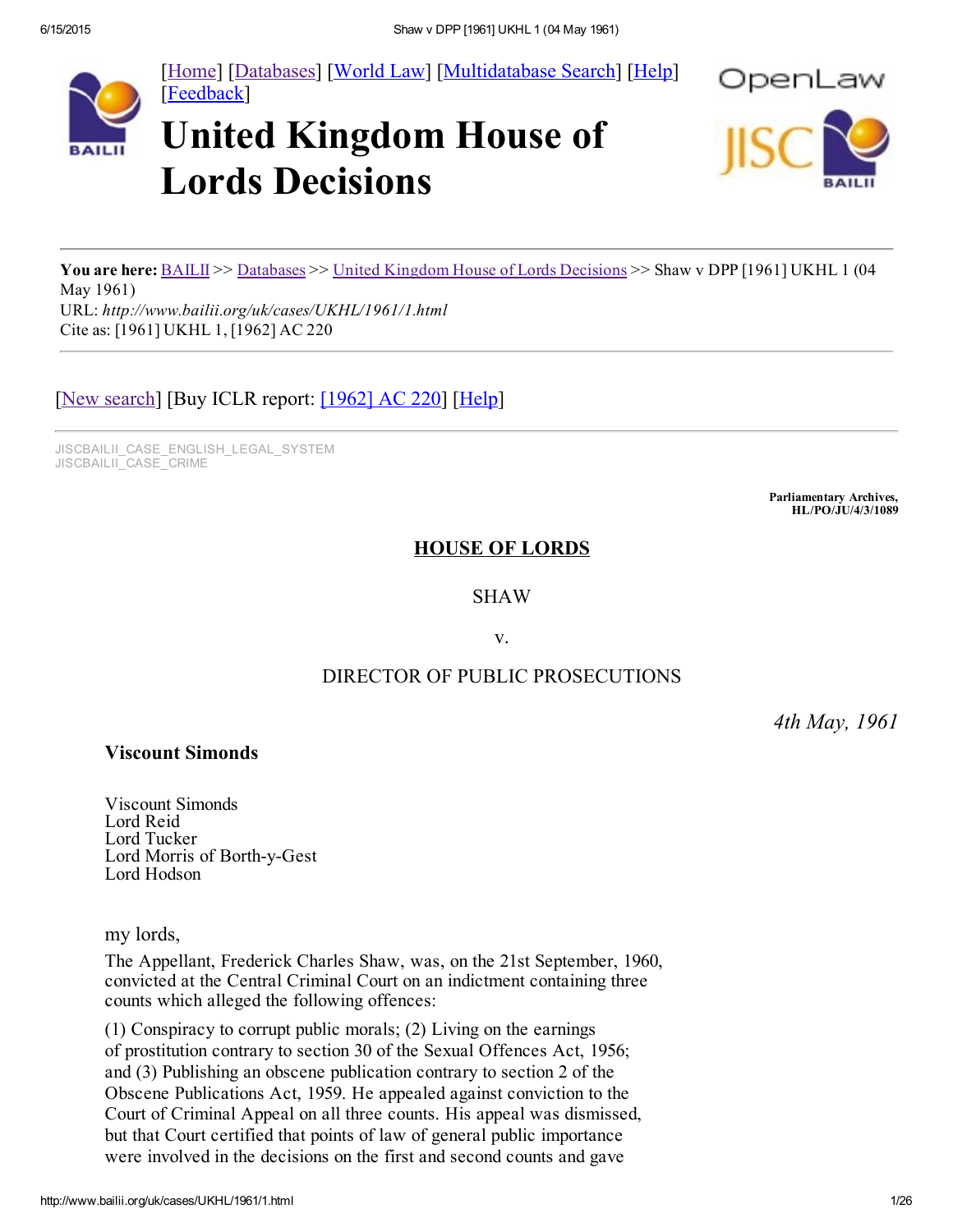him leave to appeal on them to this House. They refused so to certify in respect of the third count. I propose, my Lords, to deal in this Opinion in the first place with the second count, for I have had the privilege of reading the speech which my noble and learned friend, Lord Tucker, is about to deliver on the first count and so fully agree with him that I find it convenient to add some general observations which can be regarded as supplementary to what he says.

My Lords, the particulars of the offence charged in the second count were that on divers days unknown between the 1st October, 1959, and the 23rd July. 1960, the Appellant lived wholly or in part on the earnings of prostitution. Before I refer to the statute on which the charge is based I must refer briefly to the relevant facts.

When the Street Offences Act, 1959, came into operation it was no longer possible for prostitutes to ply their trade by soliciting in the streets and it became necessary for them to find some other means of advertising the services that they were prepared to render. It occurred to the Appellant that he could with advantage to himself assist them to this end. The device that he adopted was to publish on divers days between the dates mentioned in the Particulars of Offences a magazine or booklet which was called " Ladies Directory ". It contained the names, addresses and telephone numbers of prostitutes with photographs of nude female figures and in some cases details which conveyed to initiates willingness to indulge not only in ordinary sexual intercourse but also in various perverse practices. Learned Counsel for the Appellant made some point of the fact that the magazine contained also advertisements of models and clubs. I therefore mention it, but 1 do not think that it is of any importance. The profit derived by the Appellant from this enterprise was twofold. From the prostitutes whom he canvassed and advertised he received fees ranging from two guineas for quarter-page advertisements without photographs to ten guineas for full-page advertisements with photographs. There was evidence that one issue produced from this source a sum of £250 19s. 0d. Secondly, the Appellant sold copies of the magazine to a Mr. Blass, the proprietor of a sweet and cigarette kiosk, and perhaps, though this is not very clear, to other persons at a price of two shillings per copy. The weekly sales of Mr. Blass were said by him to have started at 30 to 40 and eventually reached about 80. It is manifest that the Appellant received substantial sums from his undertaking. It is also clear from the evidence that the prostitutes paid for advertisement out of the earnings of their profession and that they or some of them obtained custom by means of it.

It is in these circumstances that the question must be asked whether the Appellant lived wholly or in part on the earnings of prostitution, and I turn

2

at once to the statute that makes it an offence to do so. That is now section 30 of the Sexual Offences Act, 1956, which is as follows:

" 30.—(1) It is an offence for a man knowingly to live wholly or in " part on the earnings of prostitution.

" (2) For the purposes of this section a man who lives with or is

" habitually in the company of a prostitute, or who exercises control,

" direction or influence over a prostitute's movements in a way which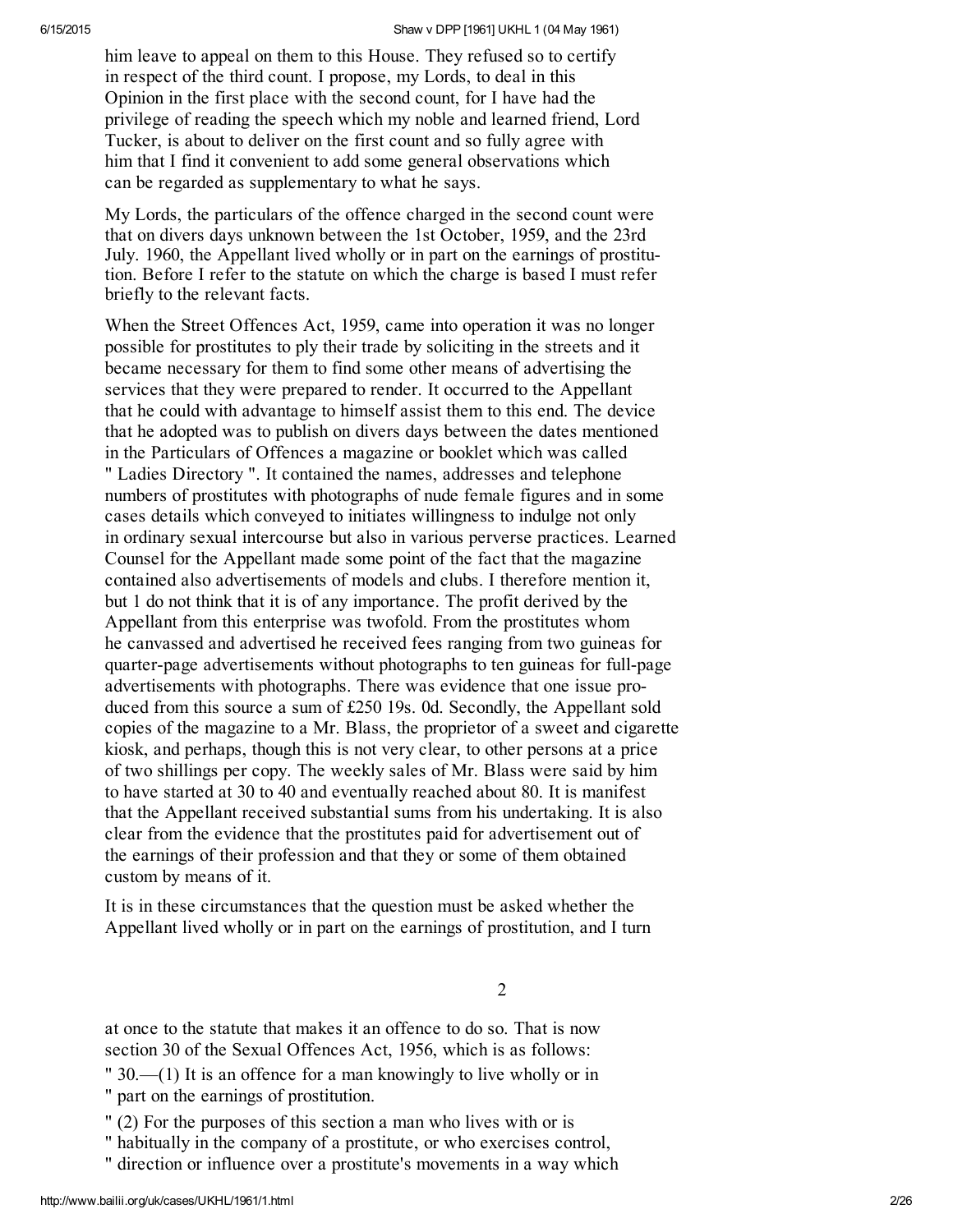- " shows he is aiding, abetting or compelling her prostitution with others,
- " shall be presumed to be knowingly living on the earnings of prostitu
- " tion, unless he proves the contrary."

This section stems from section I of the Vagrancy Act, 1898, as amended by section 7 of the Criminal Law Amendment Act, 1912. The earlier of these two Acts was itself an amendment of the Vagrancy Act, 1824, but I do not think that any assistance is to be derived from a consideration of its ancestry. The Act of 1824 may be regarded as a convenient peg on which to hang divers offences to which the words " vagabondage and roguery " would not be entirely appropriate. Nor do I think that subsection (2) can throw much light on the meaning of the words " lives on the earnings of prostitution " in subsection (1). It was at one time argued that the two subsections were coextensive, but this argument was abandoned by Mr. Rees-Davies, who presented the Appellant's case with candour and ability. It is. I think, clear that the second subsection is probative and explanatory of the first but is not an exhaustive definition of it.

What, then, is meant by living in whole or in part on the earnings of prostitution"- It was not contended by the Crown that these words in their context bear the very wide meaning which might possibly be ascribed to them. The subsection does not cover every person whose livelihood depends in whole or in part upon payment to him by prostitutes for services rendered or goods supplied, clear though it may be that payment is made out of the earnings of prostitution. The grocer who supplies groceries, the doctor or lawyer who renders professional service, to a prostitute do not commit an offence under the Act. It is not to be supposed that it is its policy to deny to her the necessities or even the luxuries of life if she can pay for them.

I would say, however, that, though a person who is paid for goods or services out of the earnings of prostitution does not necessarily commit an offence under the Act, yet a person does not necessarily escape from its provisions by receiving payment for the goods or services that he supplies to a prostitute. The argument that such a person lives on his own earnings, not on hers, is inconclusive. To give effect to it would be to exclude from the operation of the Act the very persons, the tout, the bully or protector, whom it was designed to catch. For they would surely claim that they served the prostitute, however despicable their service might seem to others. Somewhere the line must be drawn, and I do not find it easy to draw it. It is not enough to say that here are plain English words and that it must be left to a jury to say in regard to any particular conduct whether the statutory offence has been committed. I have said enough, for instance, to show that the wider meaning of which the words are clearly capable is inadmissible. The jury should be directed that some limitation must be put upon the words. What is the limitation?

My Lords, I think that (apart from the operation of subsection (2)) a person may fairly be said to be living in whole or in part on the earnings of prostitution if he is paid by prostitutes for goods or services supplied by him to them for the purpose of their prostitution which he would not supply but for the fact that they were prostitutes. I emphasise the negative part of this proposition, for I wish to distinguish beyond all misconception such a case from that in which the service supplied could be supplied to a woman whether a prostitute or not. It may be that circumstances will be equivocal, though no example readily occurs to me. But a case which is beyond all doubt is one where the service is of its nature referable to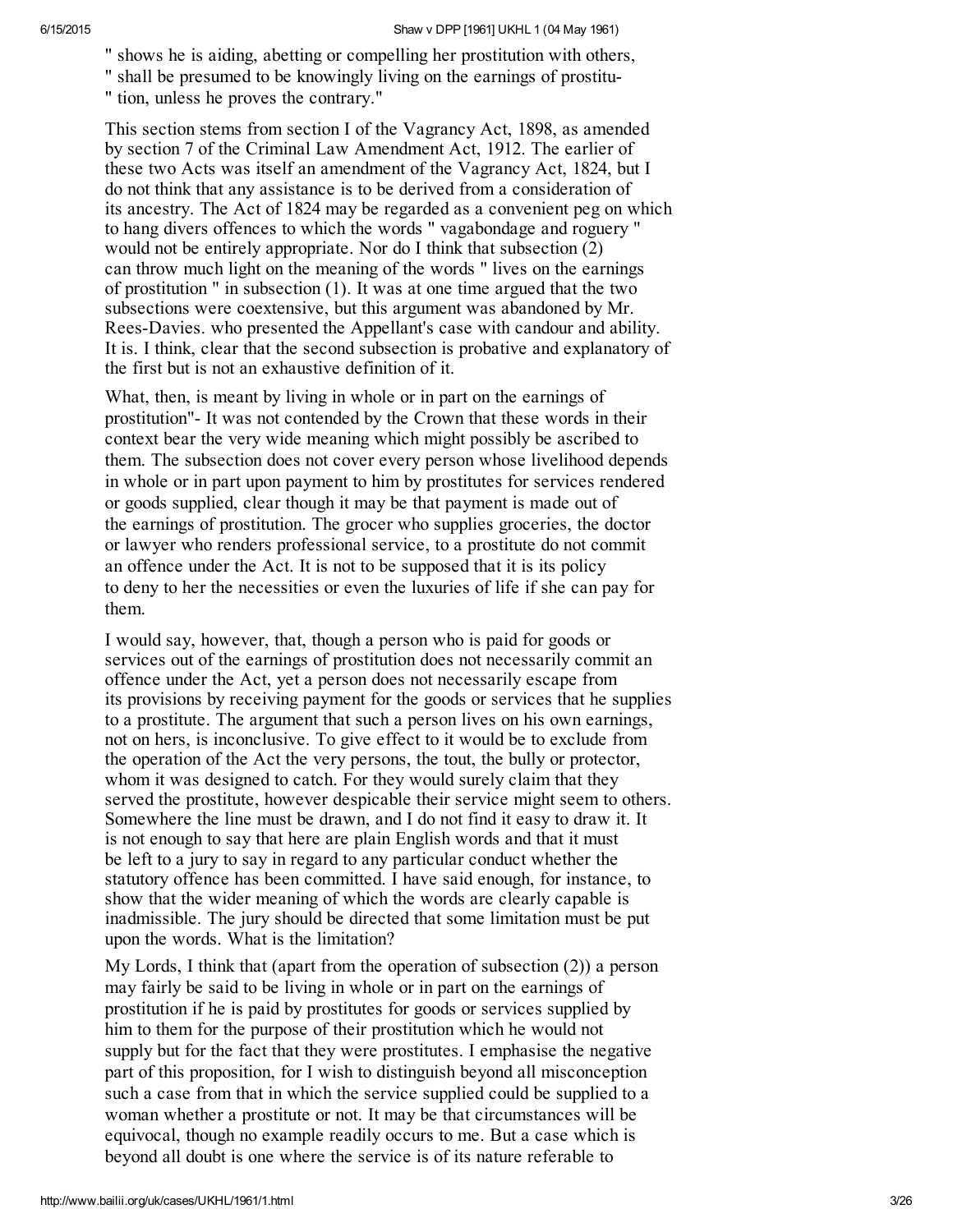prostitution and to nothing else. No better example of this could be found

3

than payment by a prostitute for advertisement of her readiness to prostitute herself. I do not doubt that a person who makes a business of accepting such advertisements for reward knowingly lives in part on the earnings of prostitution.

In one of the cases to which I shall refer a person receiving payment from a prostitute for services rendered by him is described as her coadjutor and in another as trading in prostitution. These expressions indicate the distinction that t have in mind though neither of them accurately defines a legal relation. Thus a man who advertises prostitutes and receives payment from them for doing so embarks with them on a joint venture the object of which is that they may earn money by prostitution and in turn pay him for his services. No doubt, all that he is paid is not profit, for he has the expenses of publishing. But his net reward is the direct and intended result of their prostitution. If he had no other means of livelihood it would be truly said that he lived on their earnings: if he had other means, he would be doing so in part.

I must add a few words on the authorities that were called to our attention. In Reg. v. Thomas, 41 C.A.R.117, the accused, who was charged under the Vagrancy Act, 1898, as amended by the Act of 1912, had agreed with a woman whom he knew to be a convicted prostitute that she should have the use of a room between the hours of 9 p.m. and 2 a.m. at a charge of £3 per night. He was convicted upon a direction by Mr. Justice Pilcher, which was subsequently approved by the Court of Criminal Appeal. The learned judge said that " if there is evidence that the accused has let a room or a flat at a grossly inflated rent to a prostitute for the express purpose of allowing her to ply her immoral trade, then it is for the jury to determine, on the facts of each particular case, whether the accused is in fact knowingly living wholly or in part on the earnings of prostitution." The only criticism I would make of this direction is that it does not distinguish between rooms and flat and in that case that it attaches undue importance to the rent being " grossly inflated " or, as is sometimes said, " exorbitant". It appears to me that, whatever the rent, the jury might have concluded that the accommodation was provided for no other purpose than prostitution and would not have been provided for her unless she was a prostitute. The exorbitance of the rent would, in my opinion, become important only if there had been evidence that this sort of accommodation was a necessity or luxury commonly required by other women for other purposes than prostitution, a thing which is not easily imaginable. In reaching this conclusion Mr. Justice Pilcher had found it necessary to differ from a ruling given by Judge Maude at the Central Criminal Court in Reg. v. Silver. 40 C.A.R.32, and in this too his decision was approved by the Court of Criminal Appeal. Judge Maude in that case held that it was not an offence for landlords and their agents to let flats to prostitutes at what were described as exorbitant rents and by the learned Judge as " prostitute rents " knowing that they would be used for the purpose of prostitution. I find this a more difficult case. If premises are let only for the purpose of prostitution and not also for occupation by the prostitute, as was the room in Reg. v. Thomas, it is easy to conclude that an offence has been committed. But, if the flat is let for occupation, I am not prepared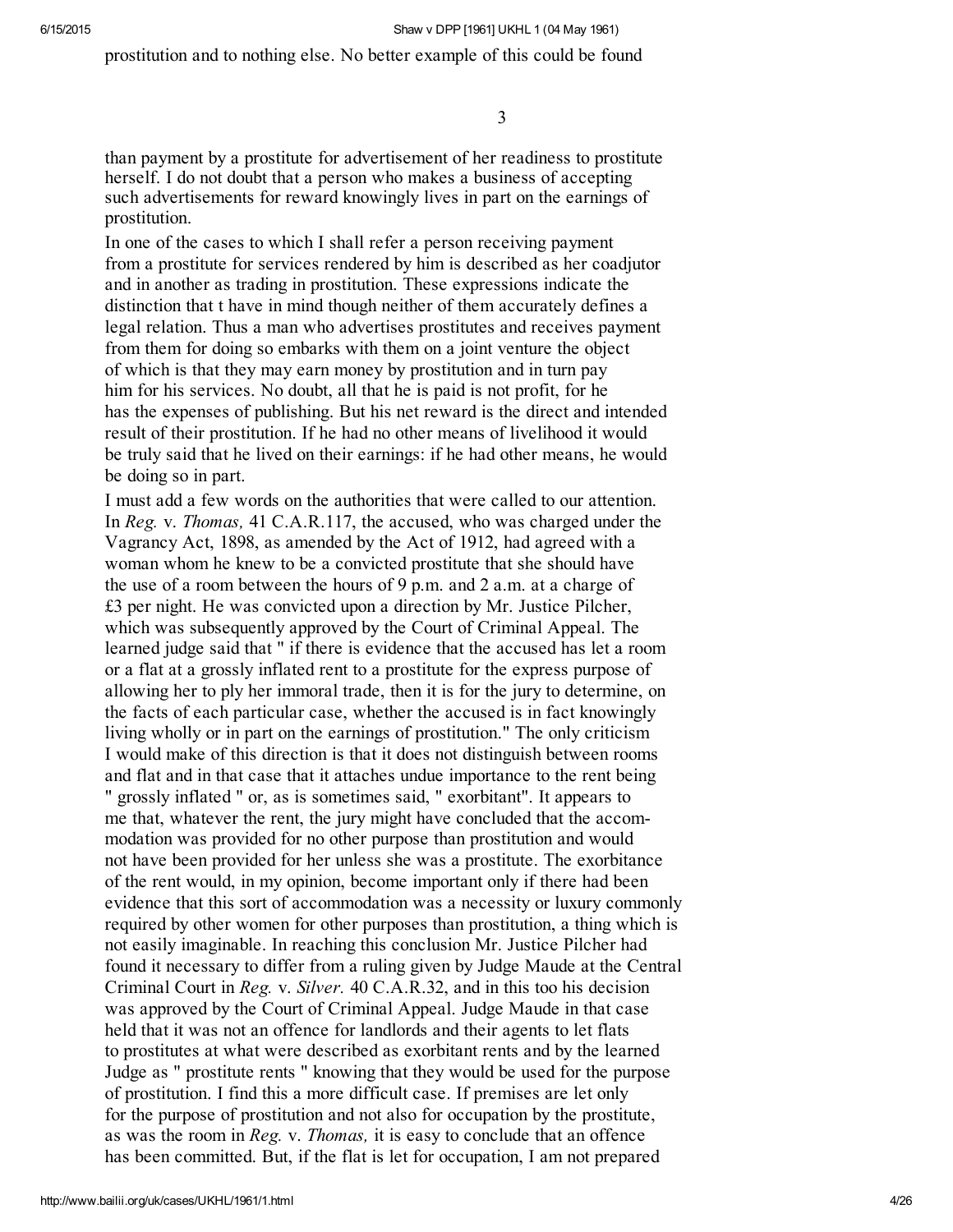to say that the landlord commits an offence merely because he knows that his tenant is a prostitute and must be assumed to know that she will there ply her trade. The prostitute must live somewhere just as she must eat and drink to live. It is, I think, too fine a distinction to say that a grocer supplying her with groceries does not, but a landlord letting her a flat does, commit an offence. It is true that the flat is the scene of her prostitution, but, if she did not eat and drink, she would not have a body to prostitute. Therefore, in such a case as *Silver* (where the flats appear to have been let for occupation) the landlord can only be convicted of an offence upon the ground that the rent is exorbitant. This may be a tenable view upon the footing that, to the extent to which the rent is in excess of normal, he extorts it from the prostitute upon no other ground than that she is a prostitute. He may be said, therefore, knowingly to live or, as was said in the course of the argument, to prey upon her earnings. But, as I have said. I find this a difficult case and would express no final opinion on it.

4

A third case to which I would refer is *Calvert v. Mayes* [1954] 1 Q.B.342. It was, I think, a very clear case, the substantial point in which was that the accused received payment not from the prostitutes but from the American airmen who availed themselves of their services. The argument that for this reason he did not live in part on their earnings was rightly rejected by the Court of Criminal Appeal. It is interesting in that Mr. Justice Sellers (as he then was) in the course of his judgment referred to the accused as '' trading in prostitution ", an expression which, as I have already pointed out, is an apt, if colloquial, way of describing a person who lives on the earnings of prostitution.

Your Lordships were also referred to some civil cases such as Pearce v. Brooks, L.R.1 Ex. 213, and Upfill v. Wright [1911] 1 K.B. 506. They, I think, give little assistance upon the interpretation of the relevant words in the Sexual Offences Act. But it is at least satisfactory to know that the conclusion to which your Lordships come upon that Act marches with the view taken in civil cases of a contract made for an immoral purpose.

My Lords, as I have already said, the first count in the indictment is " Conspiracy to corrupt public morals ", and the particulars of offence will have sufficiently appeared. I am concerned only to assert what was vigorously denied by Counsel for the Appellant, that such an offence is known to the common law and that it was open to the jury to find on the facts of this case that the Appellant was guilty of such an offence. I must say categorically that, if it were not so, Her Majesty's courts would strangely have failed in their duty as servants and guardians of the common law. Need I say, my Lords, that I am no advocate of the right of the Judges to create new criminal offences? I will repeat well-known words: "Amongst many " other points of happiness and freedom which your Majesty's subjects have " enjoyed there is none which they have accounted more dear and precious " than this, to be guided and governed by certain rules of law which giveth " both to the head and members that which of right belongeth to them and " not by any arbitrary or uncertain form of government." These words are as true today as they were in the seventeenth century and command the allegiance of us all. But I am at a loss to understand how it can be said either that the law does not recognise a conspiracy to corrupt public morals or that, though there may not be an exact precedent for such a conspiracy as this case reveals, it does not fall fairly within the general words by which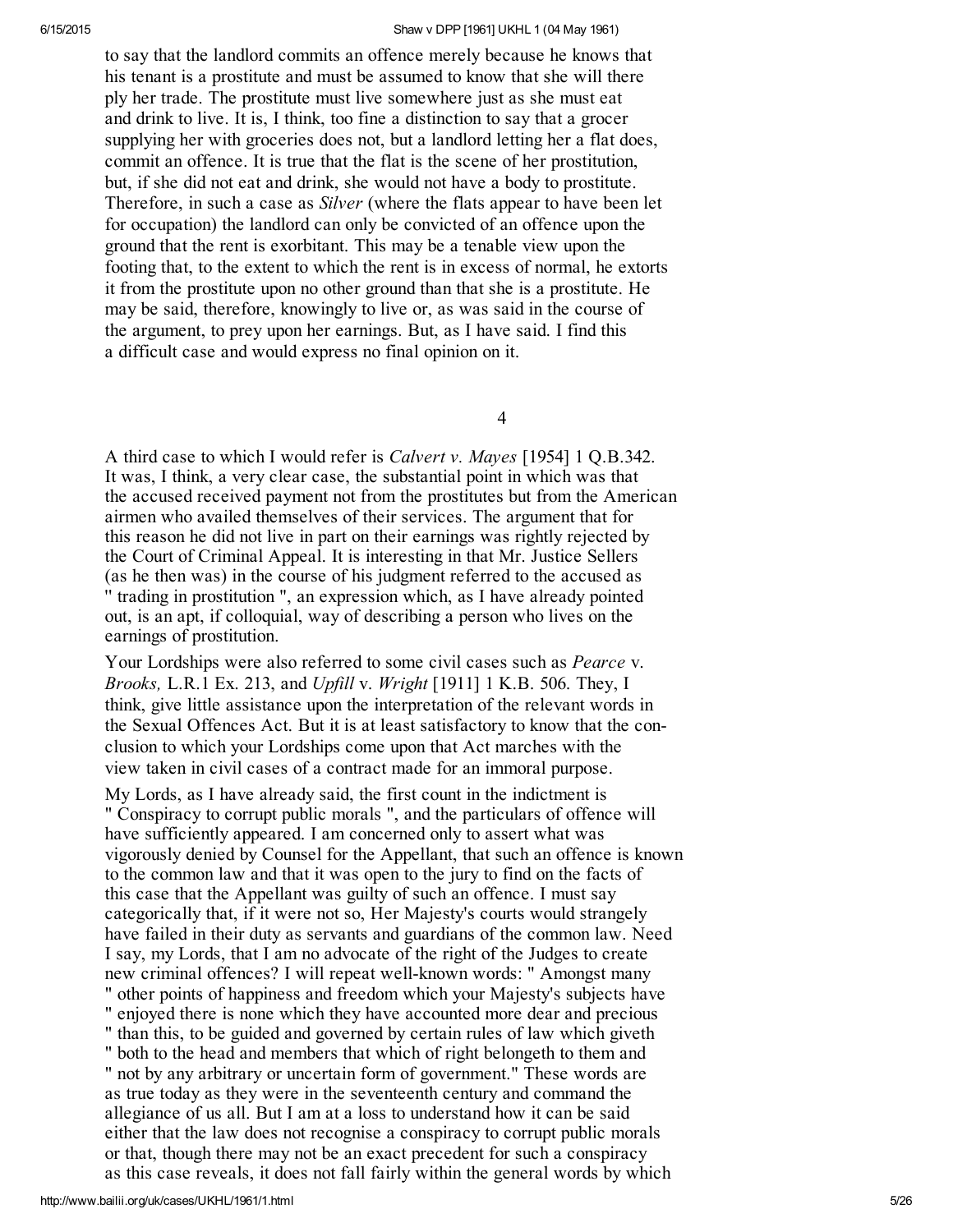it is described. I do not propose to examine all the relevant authorities. That will be done by my noble and learned friend. The fallacy in the argument that was addressed to us lay in the attempt to exclude from the scope of general words acts well calculated to corrupt public morals just because they had not been committed or had not been brought to the notice of the Court before. It is not thus that the common law has developed. We are perhaps more accustomed to hear this matter discussed upon the question whether such and such a transaction is contrary to public policy. At once the controversy arises. On the one hand it is said that it is not possible in the twentieth century for the Court to create a new head of public policy, on the other it is said that this is but a new example of a wellestablished head. In the sphere of criminal law I entertain no doubt that there remains in the Courts of Law a residual power to enforce the supreme and fundamental purpose of the law, to conserve not only the safety and order but also the moral welfare of the State, and that it is their duty to guard it against attacks which may be the more insidious because they are novel and unprepared for. That is the broad head (call it public policy if you wish) within which the present indictment falls. It matters little what label is given to the offending act. To one of your Lordships it may appear an affront to public decency, to another considering that it may succeed in its obvious intention of provoking libidinous desires, it will seem a corruption of public morals. Yet others may deem it aptly described as the creation of a public mischief or the undermining of moral conduct. The same act will not in all ages be regarded in the same way. The law must be related to the changing standards of life, not yielding to every shifting impulse of the popular will but having regard to fundamental assessments of human values and the purposes of society. Today a denial

5

of the fundamental Christian doctrine, which in past centuries would have been regarded by the Ecclesiastical Courts as heresy and by the common law as blasphemy, will no longer be an offence if the decencies of controversy are observed. When Lord Mansfield, speaking long after the Star Chamber had been abolished, said that the Court of King's Bench was the custos morum of the people and had the superintendency of offences *contra bonos* mores, he was asserting, as I now assert, that there is in that Court a residual power, where no statute has yet intervened to supersede the common law, to superintend those offences which are prejudicial to the public welfare. Such occasions will be rare, for Parliament has not been slow to legislate when attention has been sufficiently aroused. But gaps remain and will always remain since no one can foresee every way in which the wickedness of man may disrupt the order of society. Let me take a single instance to which my noble and learned friend, Lord Tucker, refers. Let it be supposed that at some future, perhaps, early, date homosexual practices between adult consenting males are no longer a crime. Would it not be an offence if even without obscenity, such practices were publicly advocated and encouraged by pamphlet and advertisement? Or must we wait until Parliament finds time to deal with such conduct? I say, my Lords, that if the common law is powerless in such an event, then we should no longer do her reverence. But I say that her hand is still powerful and that it is for Her Majesty's Judges to play the part which Lord Mansfield pointed out to them.

I have so far paid little regard to the fact that the charge here is of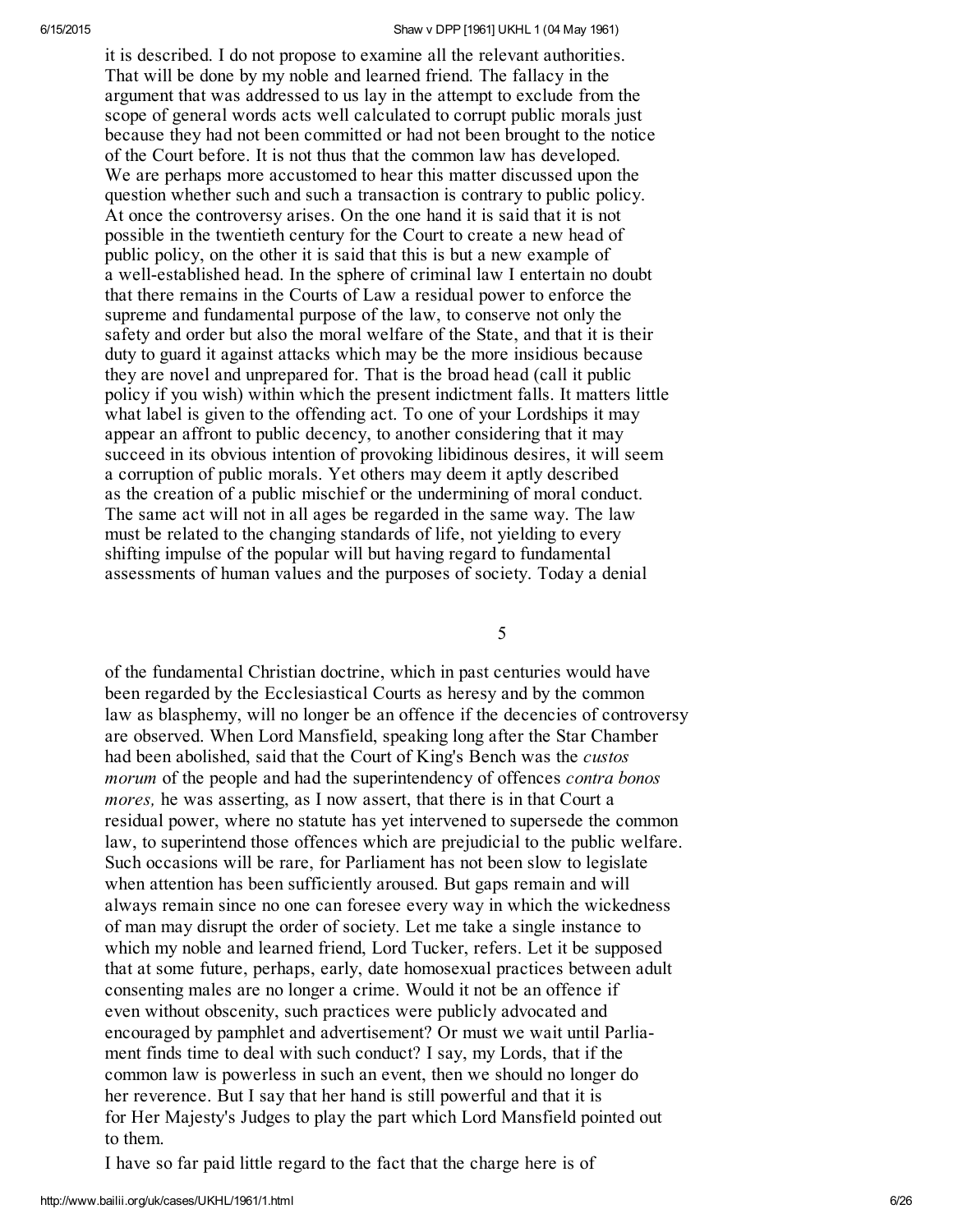conspiracy. But, if I have correctly described the conduct of the Appellant, it is an irresistible inference that a conspiracy between him and others to do such acts is indictable. It is irrelevant to this charge that section 2 (4) of the Obscene Publications Act, 1959, might bar proceedings against him if no conspiracy were alleged. It may be thought superfluous, where that Act can be invoked, to bring a charge also of conspiracy to corrupt public morals, but I can well understand the desirability of doing so where a doubt exists whether obscenity within the meaning of the Act can be proved. I will say a final word upon an aspect of the case which was urged by Counsel. No one doubts—and I have put it in the forefront of this Opinion —that certainty is a most desirable attribute of the criminal and civil law alike. Nevertheless there are matters which must ultimately depend on the opinion of a jury. In the civil law I will take an example which comes perhaps nearest to the criminal law—the tort of negligence. It is for a jury to decide not only whether the defendant has committed the act complained of but whether in doing it he has fallen short of the standard of care which the circumstances require. Till their verdict is given it is uncertain what the law requires. The same branch of the civil law supplies another interesting analogy. For, though in the Factory Acts and the Regulations made under them the measure of care required of an employer is defined in the greatest detail, no one supposes that he may not be guilty of negligence in a manner unforeseen and unprovided for. That will be a matter for the jury to decide. There are still, as has recently been said, " unravished remnants of the common law ".

So in the case of a charge of conspiracy to corrupt public morals the uncertainty that necessarily arises from the vagueness of general words can only be resolved by the opinion of twelve chosen men and women. I am content to leave it to them.

The appeal on both counts should in my opinion be dismissed.

# Lord Reid

my lords,

I agree with my noble and learned friend that the appeal on the second count ought to be dismissed, but I regret that I am unable to concur in his reasons and I feel bound to express my own view, because in my opinion

6

those reasons could result in cases not within the scope of the Act being brought in and cases within its scope being left out. I would begin by asking two questions: What was the mischief which Parliament must have had in mind? and: What is the natural meaning of the words " to live on " the earnings of prostitution "?

The mischief is plain enough. It is well known that there were and are men who live parasitically on prostitutes and their earnings. They may be welcome and merely cohabit, or they may bully women into earning money in this way. They prey or batten on the women. Such men are clearly living on the earnings of prostitution: if they have or earn some other income then they are living in part on such earnings. The question, to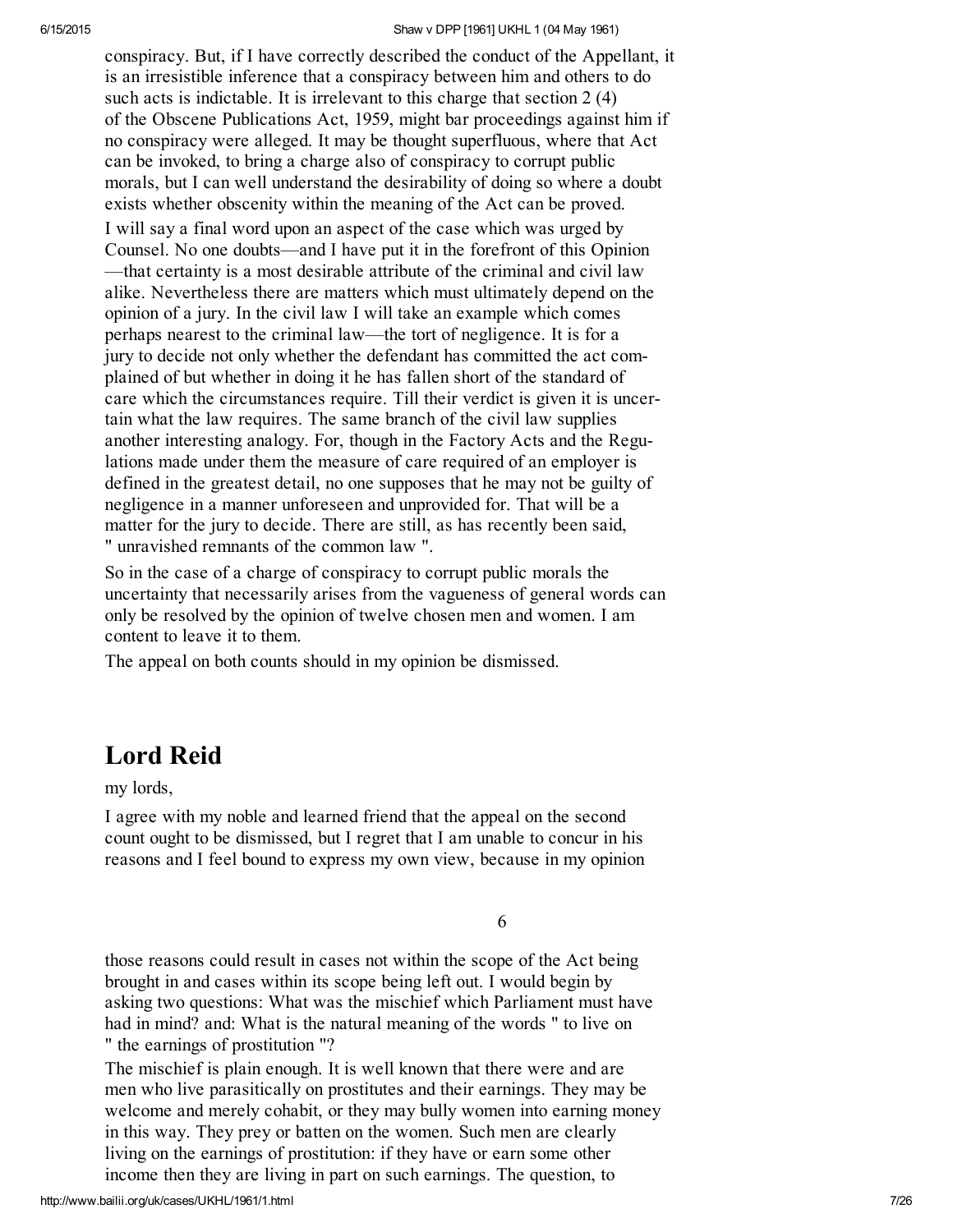my mind, is how much further the Act must be held to go, bearing in mind that it is a penal statute and therefore should not be extended to apply to cases which its terms do not clearly cover.

Such men may render services as protectors or as touts, but that cannot make any difference even if their relationship were dressed up as a contract of service. And a man could not escape because he acted in some such capacity for a number of women. His occupation would still be parasitic: it would not exist if the women were not prostitutes. It appears to me that the accused in this case comes well within this class. His occupation of gathering and publishing these advertisements would not exist if his customers were not prostitutes. He was really no more than a tout using this means of bringing men to the prostitutes from whom he received money.

If this were an ordinary case I would be content to leave it there because, if I go further, I am in effect prejudging cases which are not before us and of which the facts may be beyond the sphere of common knowledge. But I appreciate the desirability of giving some general guidance as to the meaning of this Act. So I pass to my second question, the natural meaning of the words in the Act. " Living on " normally, I think, connotes living parasitically. It could have a wider meaning, but if it is to be applied at all to those who are in no sense parasites, then I think its meaning must be the same whether we are considering the earnings of prostitution or of any other occupation or trade.

If a merchant sells goods to tradesmen is he living on the earnings of their trades? Or if a landlord lets premises for business purposes is he living on the earnings of those businesses? Or if he lets to a man of leisure is he living on that man's dividends? Those are the sources of the rent which he receives, but I do not think that one would normally say that he is living on those sources. It is not an impossible use of the words—only unusual. And a penal statute ought not to be widened by reading its words in an unusual sense unless there is a very good reason for doing so.

And would it make any difference if the merchant supplied goods which could only be used for the purposes of the purchaser's trade or which he knew that the purchaser could not require if he were not engaged in that trade? I do not think so. I find it impossible to say that a merchant who sold goods to a farmer would be living on the earnings of agriculture if the goods could only be used for agriculture, but would not be living on the earnings of agriculture if the goods, though paid for out of the profits of agriculture, were for purely personal use or might be used either for agriculture or for some other purpose. Why, then, should the words mean something different when we are dealing with the earnings of prostitution?

One reason would be that the context requires it, but I find nothing in this context to require it. Another might be that otherwise cases plainly within the mischief would escape. But even if that were a good reason I do not think that it applies here.

What kind of case would escape if one takes what I think is the natural meaning of the words? I take first the landlord. Suppose a landlord lets a flat to an apparently respectable woman and later discovers that she is carrying on prostitution there as her means of livelihood. Is he thereafter knowingly living on the earnings of prostitution? And would it make a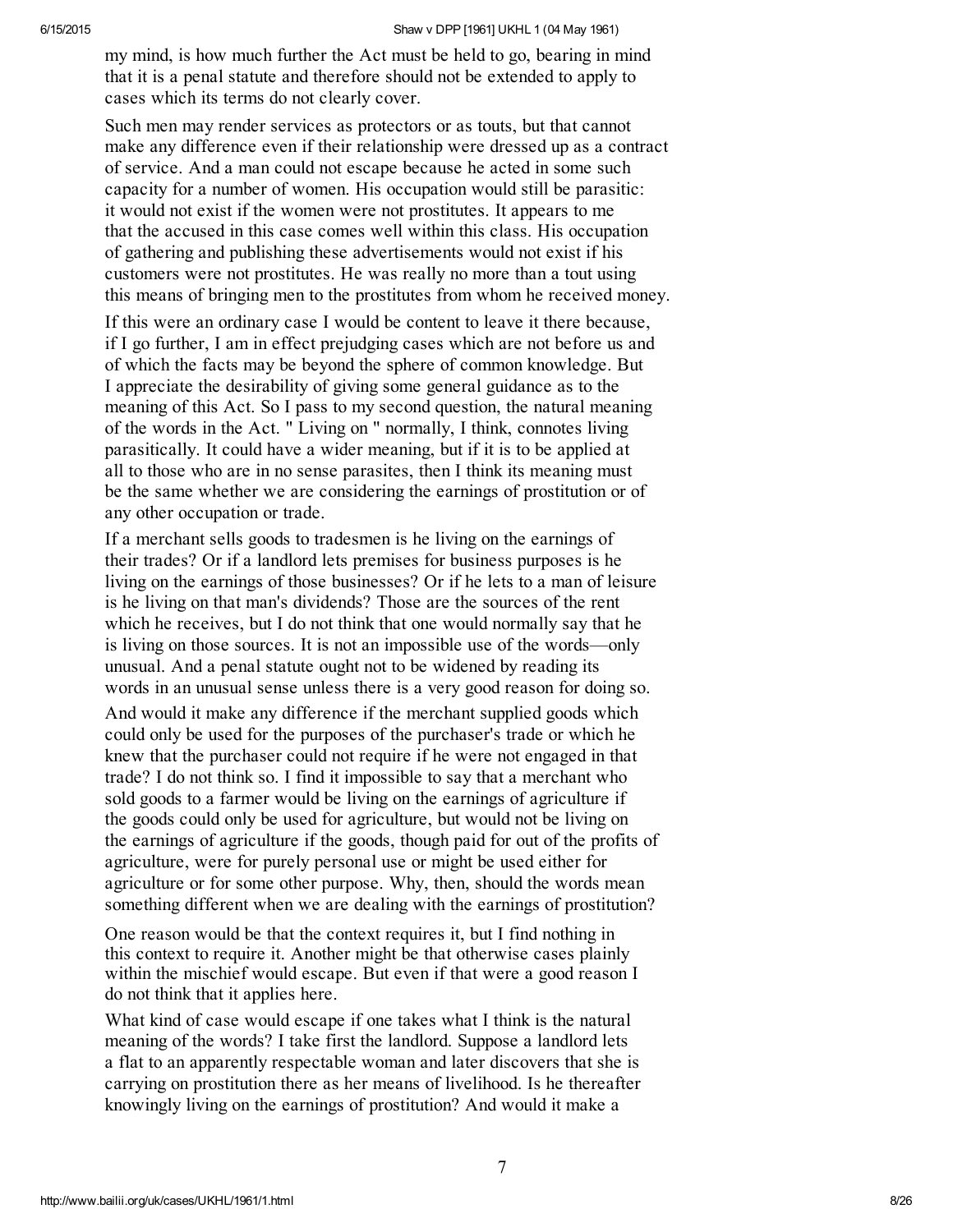difference if when he let it he either suspected or expected that she would use it for prostitution? We were informed that prostitutes sometimes live in one flat and use another for prostitution, and sometimes they live and carry on their tirade in the same place. Is a landlord guilty in the former case but innocent in the latter? And if in the latter case the woman decides to go somewhere else to live does the landlord thereupon become guilty if he continues to take rent from her? I can find nothing in the words or the policy of the Act to require us to pick and choose in such cases. But I am far from saying that a landlord can never be guilty of living on the immoral earnings of his tenant. To my mind the most obvious case is where he takes advantage of her difficulty in getting accommodation to extract from her in the guise of rent sums beyond any normal commercial rent. In reality he is not then merely acting as landlord; he is making her engage in a joint adventure with him which will bring to him a part of her immoral earnings over and above rent. And there may well be other ways in which he can make himself a participator in her earnings and not merely a recipient of rent. The line may sometimes be difficult to draw, but juries often have to decide broad questions of that kind. Then I takes the tradesman. Is the criterion to be whether he supplied goods or services which he knew that this woman would not require if she were not a prostitute, or is it to be whether the goods or services are of a kind which no honest woman would require? I doubt very much whether either distinction would be easy to draw in practice. Presumably Brooks in Pearce v. Brooks, L.R. 1 Ex. 213, would not have required the brougham if she had not been a prostitute. Whether the brougham was of a kind which some honest woman might have required I do not know. If a case of that kind occurred today would it depend on such niceties whether Pearce was living on Brooks's immoral earnings? We were informed that sometimes decorators or furnishers are asked to do or supply something which it is at least unlikely that an honest woman would require. But it is perhaps difficult to set limits to honest eccentricity.

I suppose there might be a tradesman who was as purely parasitical as the accused and there might be a tradesman who used his trade as a means to become a joint adventurer with prostitutes. But leaving such possible cases aside, I could not hold that a tradesman who supplies goods or services to a prostitute in the ordinary course of his business is living on her immoral earnings. I cannot find or think of any case which cannot be adequately dealt with on what I think to be the ordinary and natural meaning of the words of the Act.

My Lords, I turn to the first count. With regard to it I have had the advantage of reading the speech about to be delivered by my noble and learned friend, Lord Tucker, but I regret to say that I find myself in fundamental disagreement with it. I must therefore state my reasons with some particularity.

In my opinion there is no such general offence known to the law as conspiracy to corrupt public morals. Undoubtedly there is an offence of criminal conspiracy and undoubtedly it is of fairly wide scope. In my view its scope cannot be determined without having regard first to the history of the matter and then to the broad general principles which have generally been thought to underlie our system of law and government and in particular our system of criminal law.

It appears to be generally accepted that the offence of criminal conspiracy was the creature of the Star Chamber. So far as I am able to judge the summary in Kenny's Outlines of Criminal Law. Section 59. is a fair one.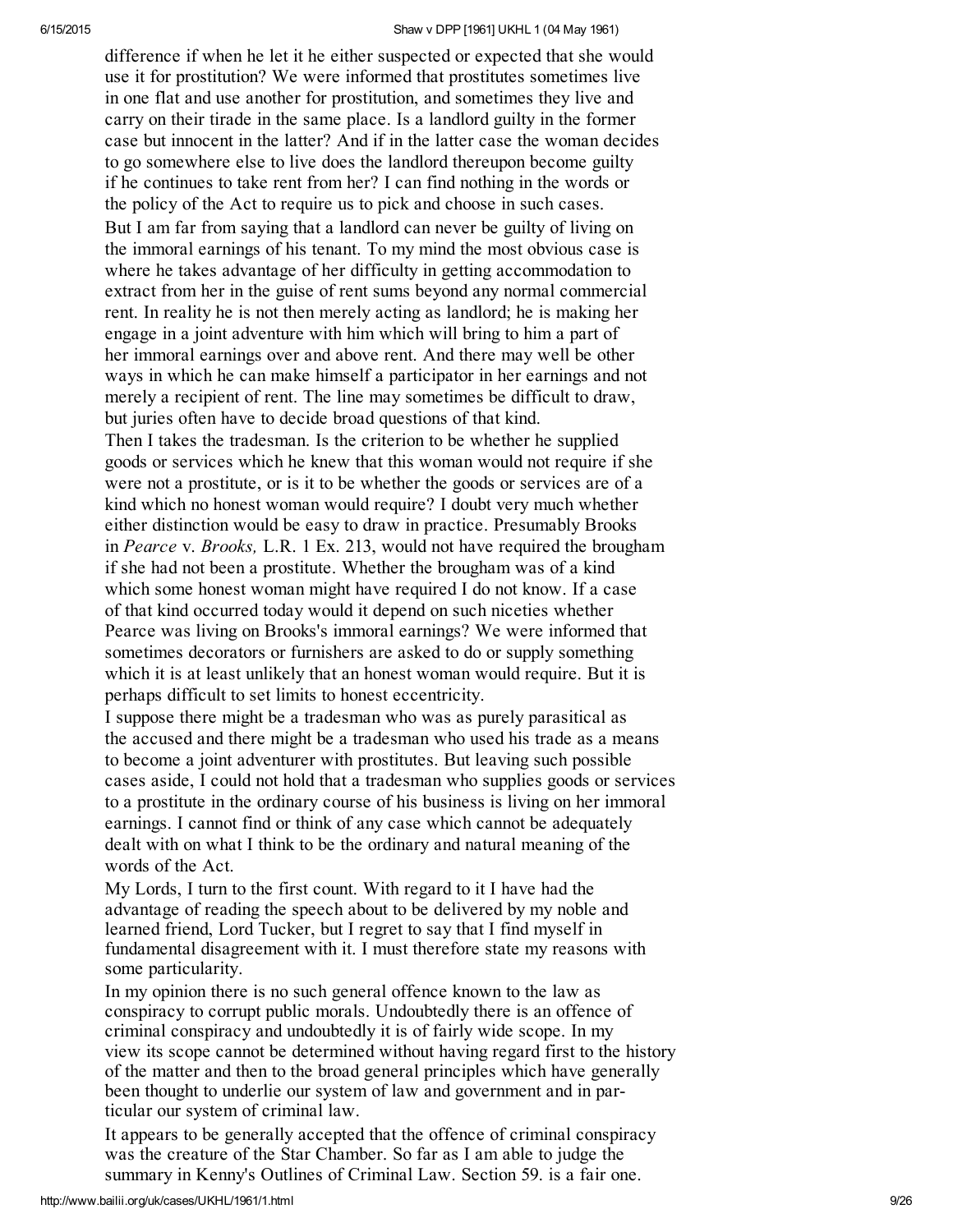There it is said that the criminal side of conspiracy was " emphasised by the

" Star Chamber, which recognised its possibilities as an engine of government " and moulded it into a substantive offence of wide scope, whose attractions

" were such that its principles were gradually adopted in the common law

" courts ". The Star Chamber perhaps had more merits than its detractors

will admit, but its methods and principles were superseded, and what it did is of no authority today. The question is how far the common law courts in fact went in borrowing from it.

### 8

I think that Lord Goddard, L.C.J. was repeating the generally accepted view when he said: " A conspiracy consists of agreeing or acting in concert " to achieve an unlawful act or to do a lawful act by unlawful means" (Reg. v. Newland [1954]  $1 \Omega$ . B. 158 at p. 166). But what is an " unlawful " act"? To commit a crime—yes, but what about offences which can only be dealt with summarily and punished lightly: they are certainly unlawful acts but ( I quote from the Law of Criminal Conspiracies by R. S. Wright, J. p. 83) they " are not in themselves of grave enough consequence " to be matters for indictment; and, if so, it must in general be immaterial " whether the results are produced by one person or by two or more persons. " To permit two persons to be indicted for a conspiracy to make a slide in " the street of a town, or to catch hedge-sparrows in April, would be to " destroy that distinction between crimes and minor offences which in every " country it is held important to preserve". To commit a tort—yes, in certain cases, but for somewhat similar reasons it seems to be at least doubtful whether it is an offence to conspire to commit a tort which is neither malicious nor fraudulent nor accompanied by violence.

Then there is undoubtedly a third class of act which an individual can do with impunity but a combination cannot. Perhaps the best known example is conspiring to injure a man in his trade if done without justification. I need only refer to the series of cases in this House from *Mogul Steamship* Company v. McGregor, Gow & Co. (1892) A.C.25 to Crofter Hand Woven Harris Tweed Company, Limited, and Others v. Veitch and Another [1942] A.C. 435. No one has ever attempted to define what makes an act " unlawful " so as to bring it within this class ; the law seems to be haphazard, depending largely on historical accident. Perhaps as good a summary as any is that which goes back to early editions of Professor Kenny's book (now section 451): " certain other acts which .... are not breaches of law at all, but which " nevertheless are outrageously immoral or else are, in some way, extremely " injurious to the public ". One thing does, however, appear to be reasonably clear. So far as I have been able to trace, all who took part in the Mogul Steamship Company series of oases and who mentioned the matter, except Lord Esher, were of opinion that to make or carry out a contract which is unenforceable by reason of immorality or otherwise is not an unlawful act in this sense.

There are two competing views. One is that conspiring to corrupt public morals is only one facet of a still more general offence, conspiracy to effect public mischief; and that, like the categories of negligence, the categories of public mischief are never closed. The other is that, whatever may have been done two or three centuries ago, we ought not now to extend the doctrine further than it has already been carried by the common law courts. Of course. I do not mean that it should only be applied in circumstances precisely similar to those in some decided case. Decisions are always authority for other cases which are reasonably analogous and are not properly distinguish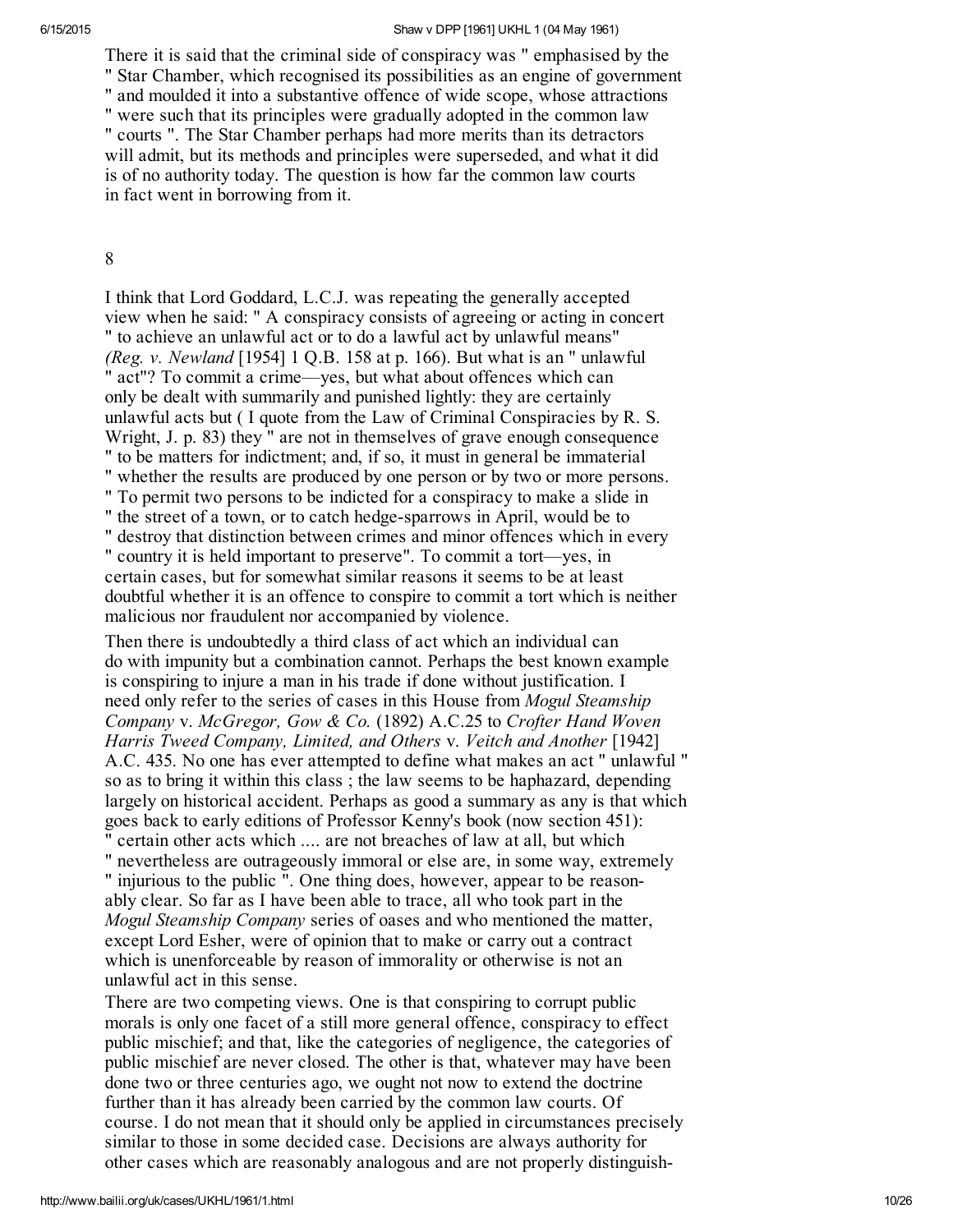9

able. But we ought not to extend the doctrine to new fields.

I agree with R. S. Wright, J. when he says (op. cit. p. 86): " .... there " appear to be great theoretical objections to any general rule that agreement " may make punishable that which ought not to be punished in the absence " of agreement." And I think, or at least I hope, that it is now established that the courts cannot create new offences by individuals. So far at least I have the authority of Lord Goddard, L.C.J. in delivering the opinion of the Court in Newland (p. 167): "The dictum in Rex v. Higgins,  $\overline{2}$  East 5, " was that all offences of a public nature, that is, all such acts or attempts " as tend to the prejudice of the public, are indictable, but no other member " of the Court stated the law in such wide terms. It is the breadth of that " dictum that was so strongly criticised by Sir Fitzjames Stephen in the " passage in his History of the Criminal Law " (vol. 3, p. 259) ". . and " also by Dr. Stallybrass in the Law Quarterly Review, vol. 49, p. J 83. In " effect it would leave it to the judges to declare new crimes and enable " them to bold anything which they considered prejudicial to the community " to be a misdemeanour. However beneficial that might have been in days " when Parliament met seldom or at least only at long intervals it surely " is now the province of the legislature and not of the judiciary to create

" new criminal offences." Every argument against creating new offences by an individual appears to me to be equally valid against creating new offences by a combination of individuals.

But there is this historical difference. The judges appear to have continued to extend the law of conspiracy after they had ceased to extend offences by individuals. Again I quote from R. S. Wright, J. (p. 88): " In an imperfect " system of criminal law the doctrine of criminal agreements for acts not " criminal may be of great practical value for the punishment of persons for " acts which are not. but which ought to be made punishable irrespective of " agreement."

Even if there is still a vestigial power of this kind it ought not, in my view, to be used unless there appears to be general agreement that the offence to which it is applied ought to be criminal if committed by an individual. Notoriously there are wide differences of opinion today as to how far the law ought to punish immoral acts which are not done in the face of the public. Some think that the law already goes too far, some that it does not go tar enough. Parliament is the proper place, and I am firmly of opinion the only proper place, to settle that. When there is sufficient support from public opinion, Parliament does not hesitate to intervene. Where Parliament tears to tread it is not for the courts to rush in.

Before turning to the question whether the authorities on a fair construction warrant indictment on this charge, I must notice the offence of conspiring to effect public mischief. The most recent authority is Newland's case. There I do not think that the Court went beyond the ambit of earlier decisions. One of the early uses of this doctrine of conspiracy appears to have been to deal with various forms of cheating which no one would say ought not to be punished but which the common law had not made offences if done by an individual. Newland had conspired to obtain advantage for himself by using false and deceptive documents and devices to obtain for sale on the home market goods which manufacturers were only allowed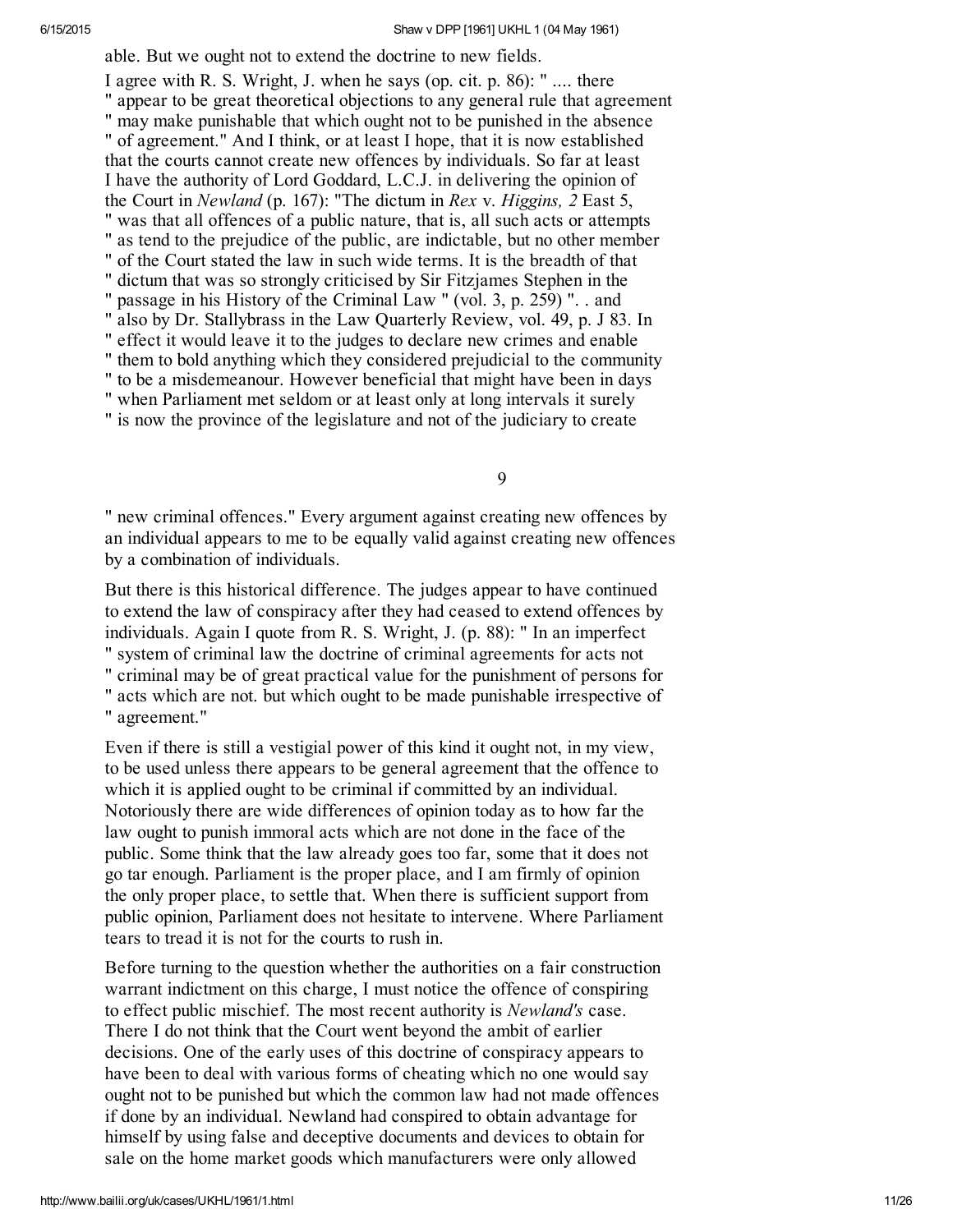to sell for export. Lord Goddard, L.C.J. said (p. 164): " It is enough to

" shew that they " (the suppliers) " would not have acted as they did but

" for the false representations and dishonesty of the persons who obtained

" the goods from them."

In my judgment this House is in no way bound and ought not to sanction the extension of " public mischief " to any new field, and certainly not if such extension would be in any way controversial. Public mischief is the criminal counterpart of public policy and the criminal law ought to be even more hesitant than the civil law in founding on it in some new aspect. I think that the following comments are as valid today as they were in 1824: "Iam not much disposed to yield to arguments of public policy: " I think the courts of Westminster Hall .... have gone much further " than they were warranted in going in questions of policy: they have taken " on themselves, sometimes, to decide doubtful questions of policy: and they " are always in danger of so doing, because courts of law look only at the " particular case, and have not the means of bringing before them all those " considerations which ought to enter into the judgment of those who decide " on questions of policy." (per Best, C.J. in Richardson v. Mellish 2 Bing 229 at p. 242). " I for one protest .... against arguing too strongly upon " public policy; it is a very unruly horse, and when once you get astride it " you never know where it will carry you. It may lead you from the sound " law. It is never argued at all but when other points fail." (per Burrough, J. ibid at p. 252).

It may perhaps be said that there is no question here of creating a new offence because there is only one offence of conspiracy—agreeing or acting in concert to do an unlawful act. In a technical sense that is true. But in order to extend this offence to a new field the Court would have to create a new unlawful act: it would have to hold that conduct of a kind which has not hitherto been unlawful in this sense must now be held to be unlawful. It appears to me that the objections to that are just as powerful as the objections to creating a new offence. The difference is a matter of words; the

### 10

essence of the matter is that a type of conduct for the punishment of which there is no previous authority now for the first time becomes punishable solely by a decision of a Court

I therefore proceed to consider the authorities on the footing that the Courts cannot now create a new offence or a new kind of criminal conspiracy, or at least that if any such power still exists this is not a proper sphere in which to exercise it.

The majority of the cases cited to us were instances of one or other of four well-established offences; offences which can be committed by an individual as well as by a combination. They are publication of an obscene libel, indecent exposure, exhibition in public of indecent things or acts, and keeping a disorderly house. I shall deal with the relevance of these in a few moments when I come to the facts of the present case.

But there is a group of four cases which are more directly relevant here— Lord Grey's case, 2 St. Tr. 519, Delaval's case, 3 Burr. 1434, Mears' case, 4 Cox 423, and Howell's case, 4 F. & F. 160. These were all cases of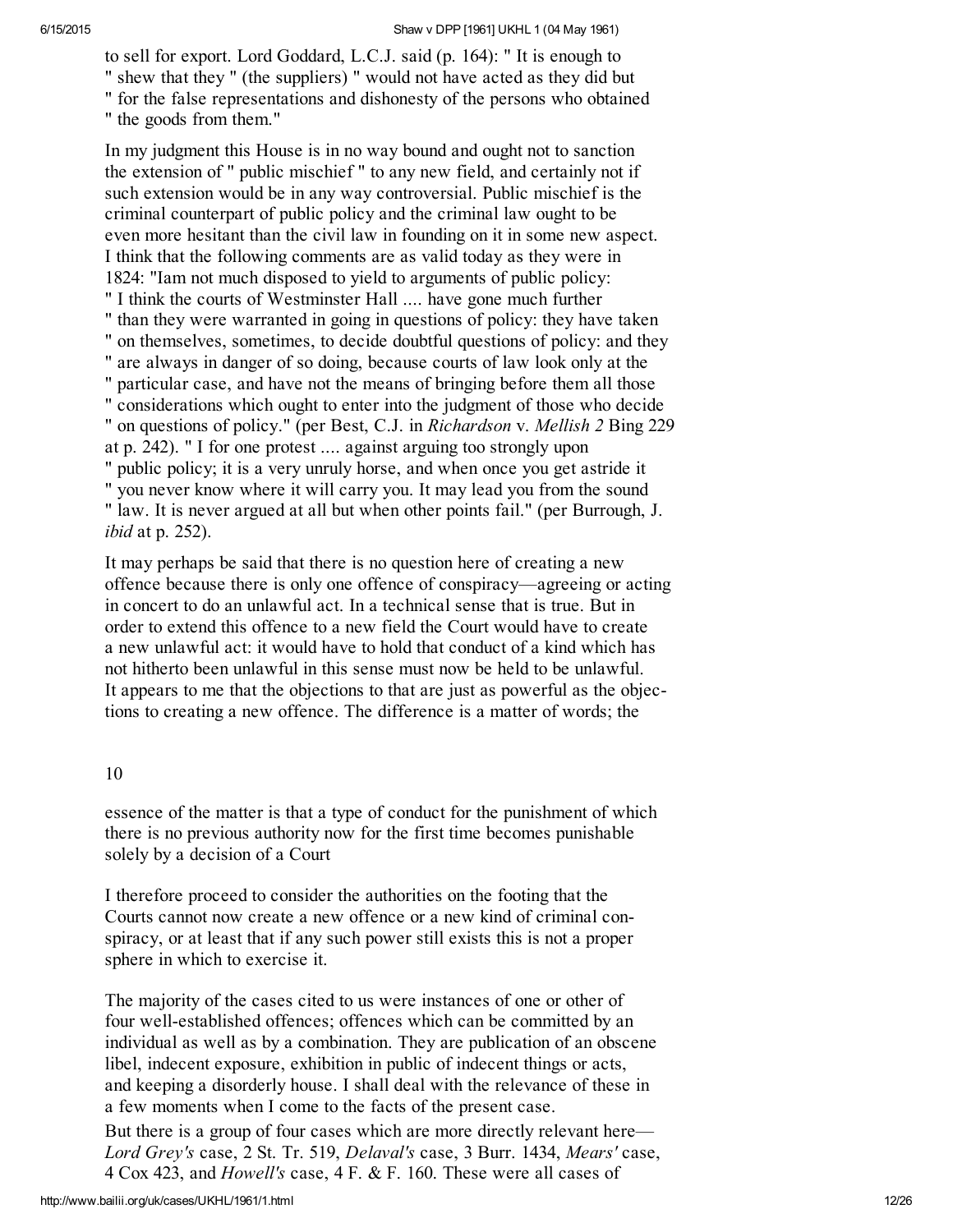conspiracy to seduce a girl under 21 or to induce a young girl to become a prostitute. I would agree that they are good authority for it being criminal to conspire to seduce a young girl. But I would not agree that by analogy they must be held to be good authority for it being criminal to conspire to " seduce " a man of mature years. Indeed I think that the Judges who decided these cases would have been very surprised to learn that they had thereby decided that conspiring to seduce a man is a crime. And it must be observed that there was no public element in these cases: they were conspiracies to seduce a particular girl. So if we are to proceed by analogy it must be a crime today to conspire to seduce a particular man and the offence cannot be limited to a conspiracy to corrupt public morals.

But in argument more stress was put on words which are reported to have been used by the Judges than on the actual decisions, and in particular on the statement by Lord Mansfield and others that the Court of King's Bench was custos or censor morum. It was said that they thereby decided or recognised that any conspiracy to corrupt morals or, as the learned trial Judge put it in the present case, " to lead morally astray ", was an indictable offence. I do not think so. As the reports of those days are not full reports of the judgments we do not have the precise context, but I think it much more probable that these Judges were intending to say that they then had power to create new offences, that this power extended to the moral field, and that the acts in these particular cases should be held to be punishable. It must be observed that these references to the Court being *censor* or *custos morum* occur equally in decision in cases of conspiracy and in cases against individuals. In the eighteenth century Courts created new offences in the field of morals both against individuals (see, for example, Curl's case, 2 Strange 788) and against combinations. So if, contrary to my view, the references established a general offence of conspiring to corrupt public morals, then surely they must also have established that it is a general offence for an individual to act so as to corrupt public morals or to attempt to do so. If it was established in the eighteenth century that there was a general offence of conspiring to corrupt public morals (or to lead members of the public morally astray) then, as the essence of criminal conspiracy is doing or agreeing to do an unlawful act, it must follow that for two centuries every act which has tended to lead members of the public astray morally has been an unlawful act, and the Respondent's argument would apply equally to make unlawful every act which tends to lead a single individual morally astray. In the unending controversy about the proper relationship between law and morals no one seems to have suspected that. Hitherto I think there has been a wide measure of agreement with Professor Kenny's view that only *certain* acts which are *outrageously* immoral are unlawful in this sense.

I claim little knowledge of the history of English criminal law any such

knowledge that I may have is of a different system. But it seems that most crimes must have been the creation of Judges of a remoter time, because

11

Parliament played a comparatively small part and there was no reception of any foreign system. And it seems that they proceeded piecemeal, taking care, no doubt, not to move in advance of contemporary opinion, and that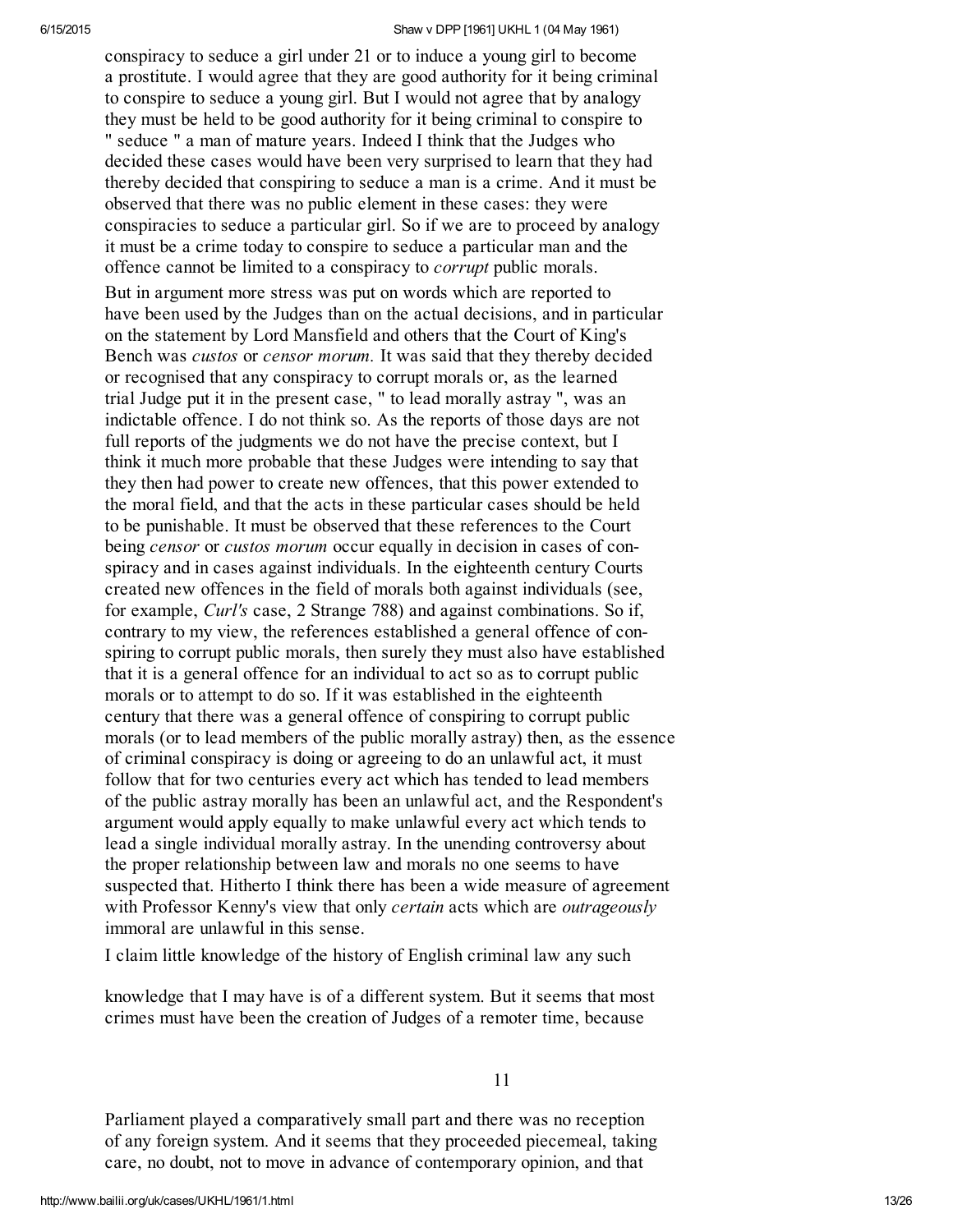they did not first invent a general theory or a general offence and then apply it at once to a wide variety of particular cases. A somewhat similar situation arose in connection with equally general statements by equally eminent Judges that Christianity is part of the law of England. That was dealt with in this House in Bowman and Others v. Secular Society, Limited [1917] A.C.406, where it seems to me that more attention was paid to what the Courts had in fact done than to the language that Judges had used in doing it

But the best test appears to me to be to look at the views expressed by the authors and later editors of standard works on crime. Passages were cited to us from Hawkins' Pleas of the Crown, East's Pleas of the Crown, and Blackstone, as well as from later standard works. None of them appears to have realised that any such general and far-reaching offence had been established. Hawkins refers to open lewdness grossly scandalous (p. 358), Blackstone (Book IV, II] to open and notorious lewdness, East to scandalous and open breaches of morality exhibited in the face of the people (p. 3), and Russell (ch. 97) deals separately with each of the specific offences which I have already mentioned. We were referred to no passage supporting the view for which the Respondent now contends, and I cannot think that it is only now, after nearly two centuries, that it has been vouchsafed to us to discover the true meaning of these old cases.

I must now deal with the particulars of the first count and the facts proved to see whether they disclose that the accused committed some offence of more limited scope than conspiracy to corrupt public morals. It is alleged that the accused and others conspired by means of the publication of certain advertisements to induce readers thereof to resort to prostitutes named in these advertisements for the purposes of (a) fornication, (b) taking part in " other disgusting and immoral acts " or  $(c)$  witnessing " other disgusting and immoral exhibitions ". I shall not deal with  $(c)$  because no attempt was made to prove this. The intent alleged is twofold— $(a)$  with intent thereby to debauch and corrupt the morals of certain of the lieges and (b) with intent thereby to raise and create in their minds inordinate and lustful desires. I find this very obscure. Which of the lieges are referred to? Is it only those persons who are induced to resort to the prostitutes or is it all persons who read the publication? If it means that debauching and corrupting only occur (or may occur) when a man resorts to a prostitute, that is one thing: but if it means that a man may be debauched and corrupted merely by reading the advertisements, that appears to me to raise a different and wider question and to involve a consideration of the Obscene Publications Act. 1959. I am inclined to think that these intents are stated in the wrong order and that what is meant is with intent to raise inordinate and lustful desires in the minds of those who read the advertisements and then to debauch and corrupt those who are thereby induced to resort to the prostitutes. I am not at all sure whether the proposition is that an offence is committed merely by conspiring to publish matter which tends to raise in the minds of readers inordinate and lustful desires, or whether the real offence is said to be conspiring to publish matter which tends to induce men to resort to prostitutes.

No authority was cited to us which goes so far as to hold that any writing could be held to be an obscene libel merely on the ground that, although its language is in itself decent and inoffensive, it may tend to raise in the minds of its readers some lustful desire—I leave aside for the moment the word " inordinate " in the particulars. In Victorian times very strict views were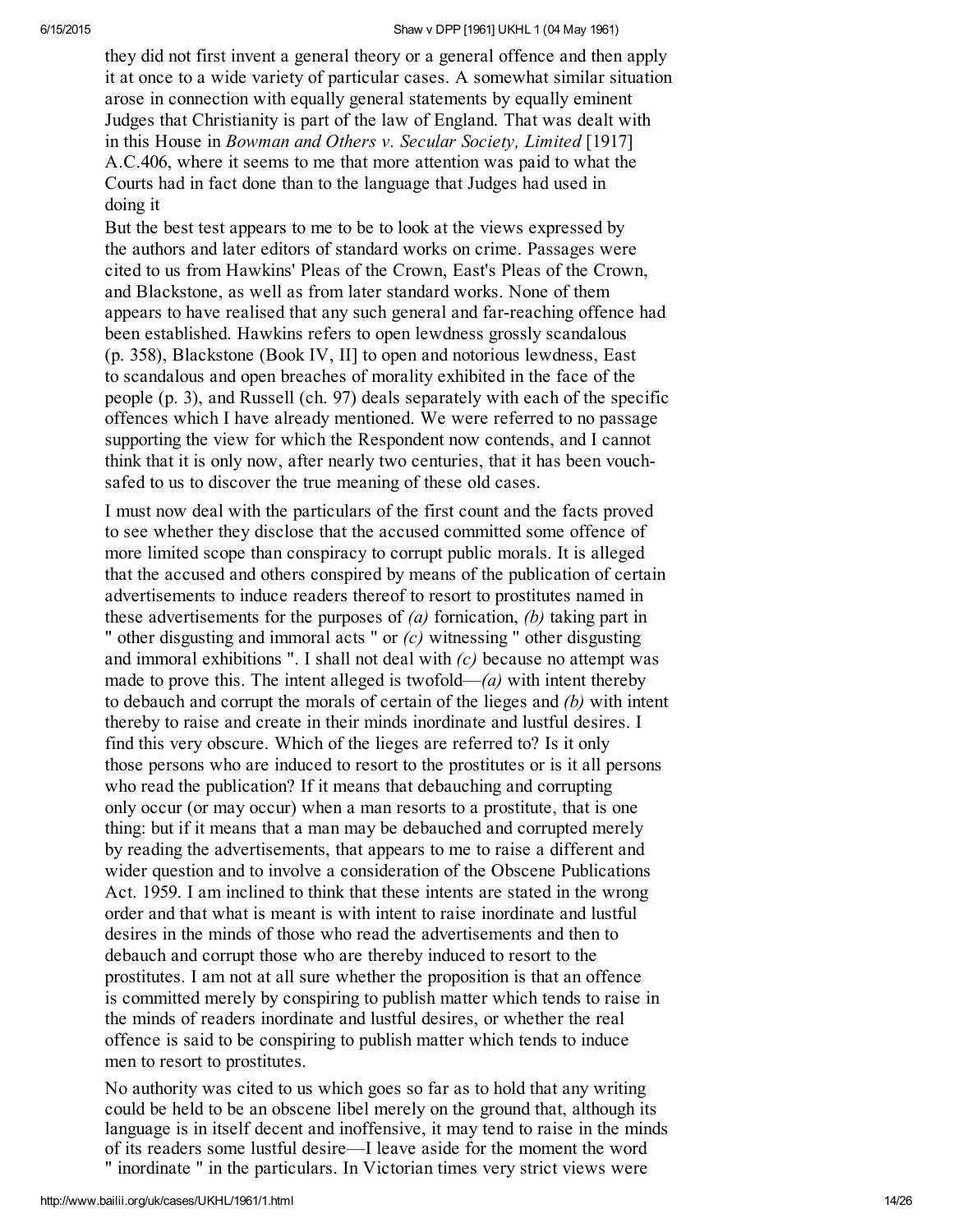held about books or pictures that were in any way " suggestive ", but no authority was cited to us which in any way indicates that it was held to be an indictable offence merely to publish such matter without there being something more to bring it into the category of being obscene.

Section 1 of the 1959 Act defines " obscene' by enacting that an article (which includes all matter to be read or looked at) shall be deemed to be

### 12

obscene if its effect is to tend to deprave and corrupt. But I cannot find any intention to widen the old law of obscene libel or to make it possible for a prosecutor to charge as obscene libel publication in wholly inoffensive terms of any matter which tends to raise lustful desires in the mind of a reader, whether that matter be allusion to or commendation of fornication or merely the name and address of a prostitute.

But I need not pursue that matter because, as I understood the Solicitor-General, he did not argue that these advertisements were obscene libels, and that must mean that merely reading them does not tend to deprave or corrupt—if it did they would be obscene libels by virtue of the definition in the Act, conspiracy to publish them would obviously be a crime, and the point now in controversy would never have arisen.

So any depraving and corrupting must be the result of resorting to the prostitutes and the offence, if any, must be conspiring to tempt the lieges to resort to prostitutes. Prostitution is not an offence: it is not said that the woman or any man resorting to her is guilty of any offence. The argument is that if two or more persons (who may include the prostitute herself) combine to issue such an invitation to members of the public they are guilty of an offence. It could not matter whether the invitation was made by words or in some other way. So both Pearce and Brooks in Pearce v. Brook cit. sup. would today be guilty of an indictable offence by reason of having acted in concert to enable Brooks to attract men for the purpose of prostitution. That seems to me to be novel doctrine. It hardly seems to accord with views expressed in the *Mogul* series of cases to which I referred earlier, and I cannot believe that it is right.

But the advertisements also contain much more objectionable matter. The particulars refer to inducing readers to take part in " other disgusting " and immoral acts". and with this I think there must be coupled the reference in the intent charged to " inordinate " desires. The evidence shows that the invitations were to resort to certain of the prostitutes for the purpose of certain forms of perversion. That I would think to be an offence for a different reason.

I shall not examine the authorities because I think that they establish that it is an indictable offence to say or do or exhibit anything in public which outrages public decency, whether or not it also tends to corrupt and deprave those who see or hear it. In my view it is open to a jury to hold that a public invitation to indulge in sexual perversion does so outrage public decency as to be a punishable offence. If the jury in this case had been properly directed they might well have found the accused guilty for this reason. And the offence would be the same whether the invitation was made by an individual or by several people acting in concert. But it appears to me to be impossible to say the same with regard to ordinary prostitution. The common law has never treated the appearance of a prostitute in public as an indictable offence however obvious her purpose might be, and an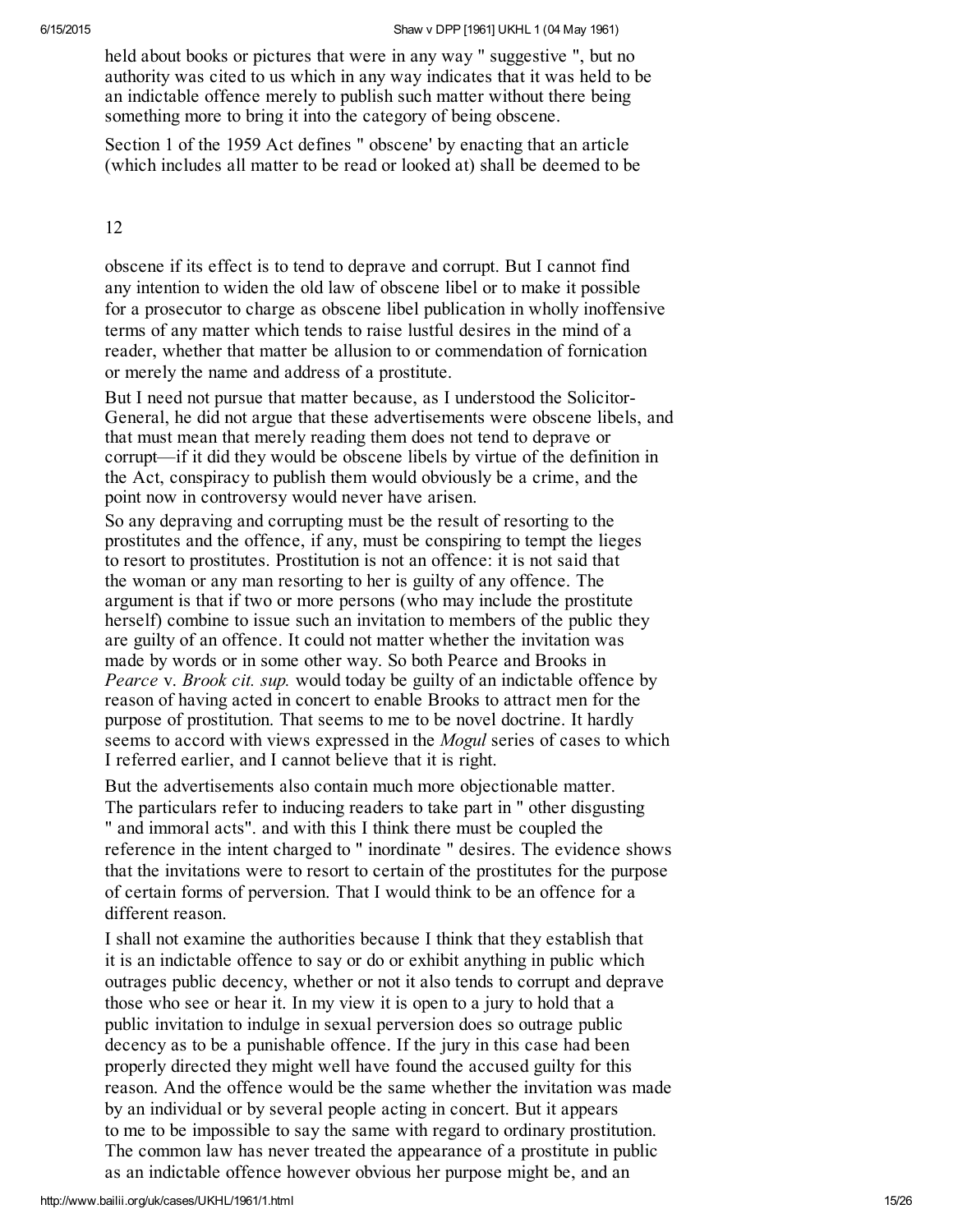Act of Parliament has been found necessary to stop the nuisance of prostitutes parading in the public street.

Finally I must advert to the consequences of holding that this very general offence exists. It has always been thought to be of primary importance that our law, and particularly our criminal law, should be certain: that a man should be able to know what conduct is and what is not criminal, particularly when heavy penalties are involved. Some suggestion was made that it does not matter if this offence is very wide: no one would ever prosecute and if they did no jury would ever convict if the breach was venial. Indeed, the suggestion goes even further: that the meaning and application of the words " deprave" and " corrupt" (the traditional words in obscene libel now enacted in the 1959 Act) or the words "debauch" and "corrupt" in this indictment ought to be entirely for the jury, so that any conduct of this kind is criminal if in the end a jury think it so. In other words, you cannot tell what is criminal except by guessing what view a jury will take, and juries' views may vary and may change with the passing of time. Normally the meaning of words is

13

a question of law for the Court. For example, it is not left to a jury to determine the, meaning of negligence: they have to consider on evidence and on their own knowledge a much more specific question—Would a reasonable man have done what this man did? I know that in obscene libel the jury has great latitude, but I think that it is an understatement to say that this has not been found wholly satisfactory. If the trial Judge's charge in the present case was right, if a jury is entitled to water down the strong words " deprave ", " corrupt" or " debauch " so as merely to mean lead astray morally, then it seems to me that the Court has transferred to the jury the whole of its functions as censor morum. the law will be whatever any jury may happen to think it ought to be, and this branch of the law will have lost all the certainty which we rightly prize in other branches of our law.

# Lord Tucker

my lords,

With regard to the conviction of the Appellant under Count 2 of the Indictment I am in complete agreement with the speech of my noble and learned friend on the Woolsack.

The first count charged the Appellant in the following terms:

" Statement of Offence

Conspiracy to corrupt public morals " Particulars of Offence

- " Frederick Charles Shaw on divers days between the 1st day of October,
- " 1959, and the 23rd day of July, 1960, within the jurisdiction of the Central
- " Criminal Court, conspired with certain persons who inserted advertise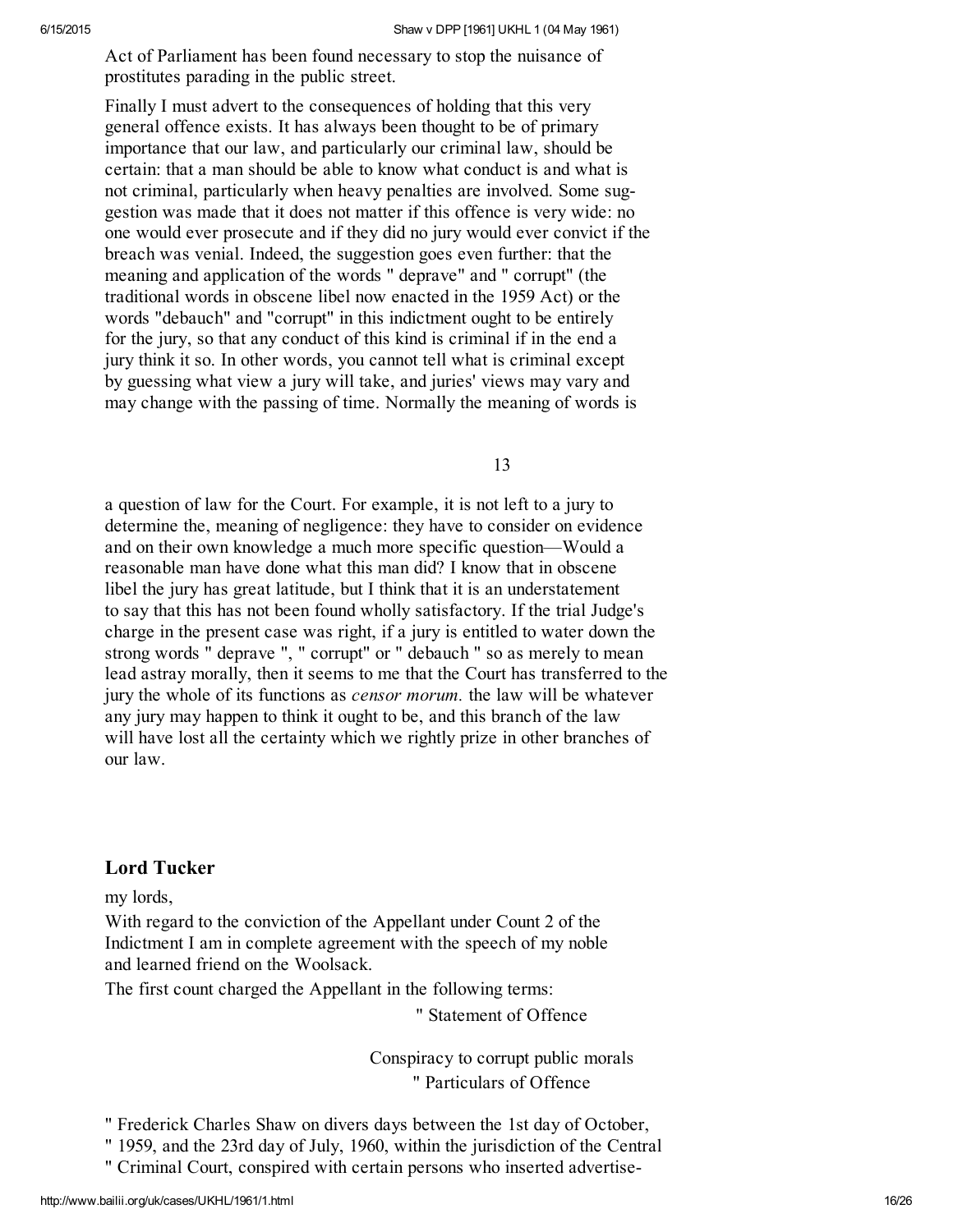- " ments in issues of a magazine entitled ' Ladies Directory', numbered 7,
- " 7 Revised, 8, 9. 10 and a supplement thereto, and with certain other
- " persons whose names are unknown, by means of the said magazine and
- " the said advertisements to induce readers thereof to resort to the said
- " advertisers for the purposes of fornication and of taking part in or
- " witnessing other disgusting and immoral acts and exhibitions, with intent
- " thereby to debauch and corrupt the morals as well of youth as of divers
- " other liege subjects of Our Lady the Queen and to raise and create in
- " their minds inordinate and lustful desires ".

It should, I think, be stated at the outset that the words "or witnessing" in the above particulars were not relied upon by the prosecution at the trial as constituting an essential ingredient in the alleged conspiracy nor was there any evidence that the advertisements constituted an invitation to the public to resort to the addresses of the advertisers as spectators for the purpose of witnessing disgusting and immoral acts and exhibitions. The case made by the prosecution was that the advertisements constituted invitations to the male public of all ages to visit the addresses of prostitutes for the purpose of fornication and in some instances taking part in perversive practices. I shall accordingly treat the indictment as if the words " or witnessing " had been omitted.

Counsel for the Appellant put in the forefront of his address the submission that there is no such offence known to the law as a conspiracy to corrupt public morals. Before turning to authority I would invite your Lordships to pause to consider for a moment how far-reaching are the consequences of such a proposition if it be correct. It has for long been accepted that there are some conspiracies which are criminal although the acts agreed to be done are not *per se* criminal or tortious if done by individuals. Such conspiracies form a third class in addition to the well known and more clearly defined conspiracies to do acts which are unlawful, in the

14

tense of criminal or tortious, or to do lawful acts by unlawful means. Assuming that the corruption of public morals by the acts of an individual may not be criminal or tortious does it follow that a conspiracy by two or more persons to this end is not indictable? The difficulty with regard to this third class of conspiracy has always been to define its limits or give it a label which will include all its manifestations. It was referred to by Viscount Simon in Crofter Hand Woven Harris Tweed Company, Limited, and Others v. Veitch and Another [1942] A.C. at page 439, as one in which " the purpose aimed at, though not perhaps specifically illegal, was one " which would undermine the principles of commercial or moral conduct" The late Professor Kenny in the llth Edition of his Outlines of Criminal Law at page 290, in a passage which is repeated in later editions, wrote: " An unlawful purpose. The term ' unlawful' is here used in a sense which " is unique; and unhappily has never yet been defined precisely. The pur " poses which it comprises appear to be of the following species:

 $" (1) \ldots$ 

 $" (2) ...$ 

 $" (3) ...$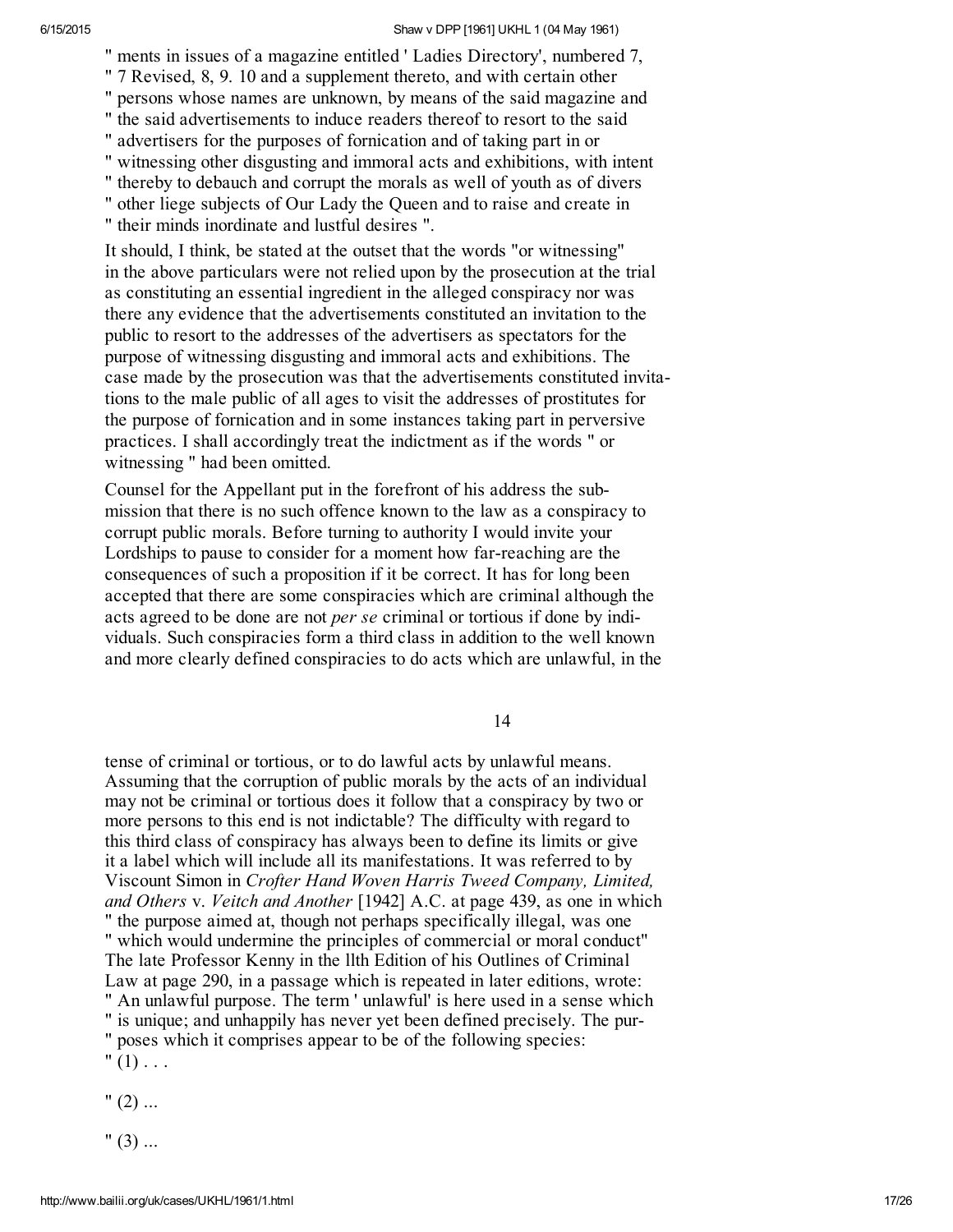" (4) Agreements to do certain other acts which (unlike all those

- " hitherto mentioned) are not breaches of law at all. but which never
- " theless are outrageously immoral or else are in some way extremely
- " injurious to the public."

He gives a number of examples.

An instance in modern times is to be found in the case of Reg v. Newland  $\&$  ors. [1954] 1 O.B. 158, where the Appellants had been convicted of conspiring to effect a public mischief by obtaining and distributing on the home market for eventual retail sale decorated domestic pottery which by orders made under the Defence General Regulations manufacturers and registered exporters were permitted to supply for export only. The orders did not in terms deal with persons who obtained such goods from a manufacturer representing that they were for export and then having obtained them sold them on the domestic market. It was contended on behalf of the Appellants that there was no such offence known to the law as set out in the indictment. In delivering the judgment of the Court of Criminal Appeal Lord Goddard, L.C.J. said: "It is much too late to object that a conspiracy to effect a " public mischief is an offence unknown to the law. There have been at " least three reported cases during the present century in which that charge " has been made and convictions upheld: Rex v. Brailsford [1905] 2 K.B.

" 730; Rex v. Porter [1910] 1 K.B. 369; and Rex v. Bassey [1931] 47

" T.L.R. 222 The Court is well aware of the caution with which

" they should approach the consideration of an offence which is alleged " to consist of doing acts which tend to effect public mischief as, if extended, " it might enable judges to declare new offences which should be the business " of the legislature. The objections to such a course were forcibly pointed " out by Sir Fitzjames Stephen, the most prominent institutional writer on " criminal law in the last century, in his History of the Criminal Law, vol. 3, " page 359. We think that we may say that the Court should approach the " subject at least with the same degree of caution as much be exercised " when a plea in a civil action that something has been done contrary to " public policy ... No one has ever attempted to define what may or " may not constitute a public mischief and we have certainly no desire " to increase the number of criminal offences by adding to the category of " misdemeanours. But there are two points which in our opinion do not " make it necessary for us to consider whether there is here any attempt " to create a new offence. In the first place it is well known that there may " be many acts which if done by an individual would not be indictable, or " even actionable as a tort, and yet may become both actionable and criminal " if done by a combination of persons as the result of a conspiracy, and " for this really elementary proposition we need only refer to Quinn v. " Leathern [\[1901\]](http://www.bailii.org/uk/cases/UKHL/1901/2.html) A.C. 495."

My Lords, I have referred to this case as in my opinion the decision of the present and other similar cases does not depend upon the label which

15

is to be attached to a particular conspiracy. Can it be doubted that a conspiracy to corrupt public morals is a conspiracy to effect a public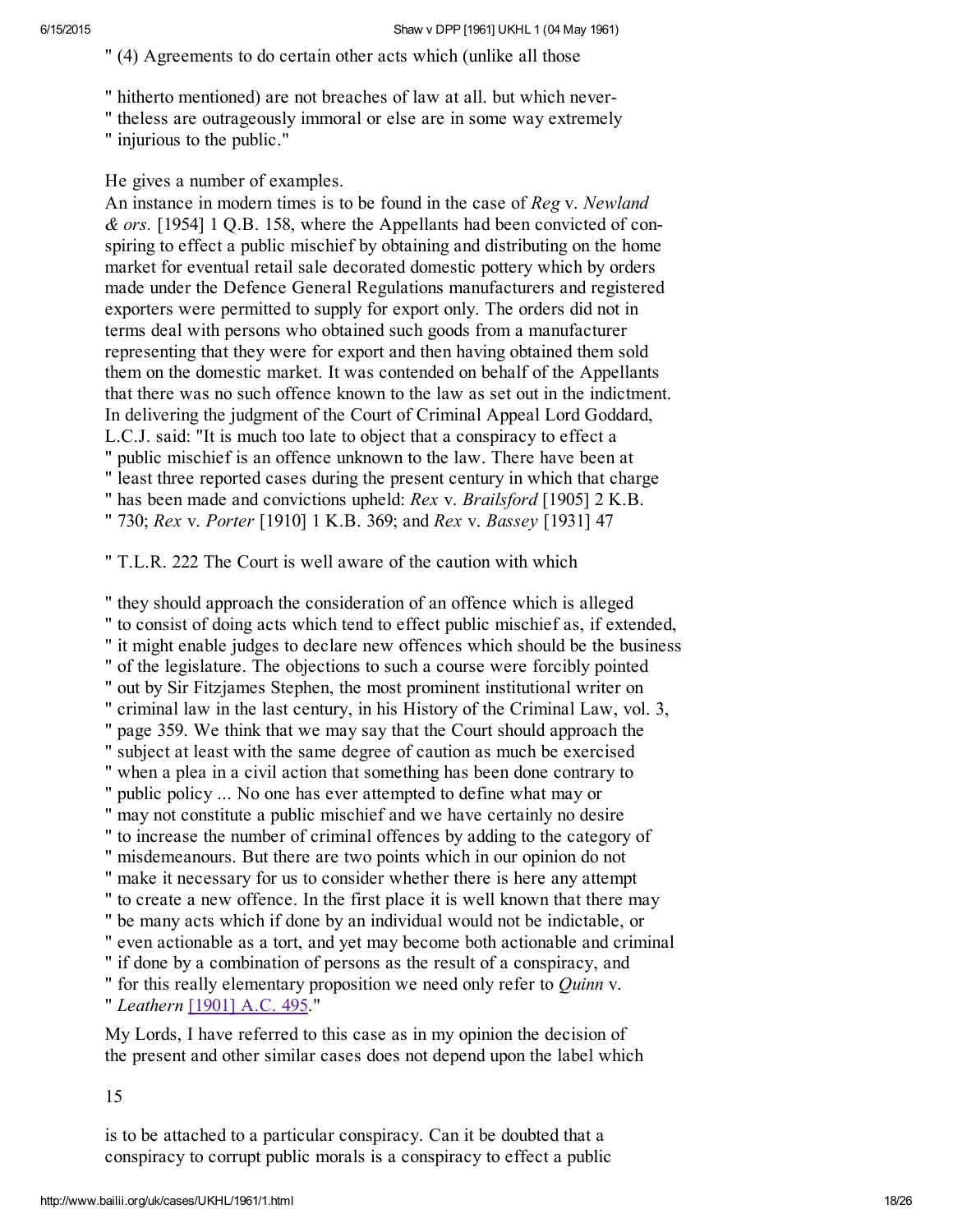mischief? Is it to be said that a conspiracy to sell decorated domestic pottery in the home market by means of devices contrived to evade the object of Board of Trade Orders is a criminal conspiracy but an agreement to do acts calculated to corrupt public morals is not? Suppose Parliament tomorrow enacts that homosexual practices between adult consenting males is no longer to be criminal is it to be said that a conspiracy to further and encourage such practices amongst adult males could not be the subject of a criminal charge fit to be left to a jury? Similarly with regard to a conspiracy to encourage and promote Lesbianism today, or incestuous sexual intercourse in the year 1907? My Lords, if these questions are to be answered in the negative I would expect to find some clear authority during the past centuries which would justify such an answer. I know of none.

I have, I think, sufficiently indicated my view that the decision of this case does not depend upon a detailed examination of the old authorities in order to ascertain whether in every case the act or acts in question, whether performed or proposed, constituted common law misdemeanours in themselves at the date of the decisions. If they did. then the conspiracy alleged was admittedly criminal, but if they did not it would in my view be equally criminal if the acts were of a nature to satisfy a jury that they were wrongful in the sense of being calculated to corrupt and deprave public morals. I therefore do not propose to refer to the cases where individuals have been convicted of the common law misdemeanour of public indecency by exposure or other indecent acts in the face of the public such as that of Sir Charles Sedley, 1 Siderfin 168, in the year 1663, or other similar cases culminating in 1875 with that of Reg. v. Saunders  $\&$ Hitchcock 1 Cox 116 where the Defendants were held to have been properly convicted on counts charging them with keeping a booth on Epsom Downs for the purpose of a disgusting and indecent exhibition to which they invited all persons within the reach of their voices. This was held to constitute a common law misdemeanour. Counsel for the Appellant argued with force that such cases are distinguishable from the present and other cases where the acts though immoral were not acts of indecency done in the face of the public, but as I do not consider it necessary to explore this aspect of the case I turn, therefore, to the authorities which are more immediately relevant, namely, those in which conspiracy was charged. In Rex v. Delaval  $&$  *ors.*, 3 Burr. 1435, in the year 1763, the charge was that the Defendants had joined in an unlawful combination and conspiracy to remove a girl, an infant about eighteen, out of the hands of the Defendant Bates (musician) to whom she was bound an apprentice by her father (a gentleman's coachman) without the knowledge or approbation of her father and to place her in the hands of Sir Francis Delaval for the purpose of prostitution, for which purpose she was discharged by Bates, her master, from the indentures of her apprenticeship to him, in consideration of £200 (the penalty of them) paid to him by Sir Francis ; and was then bound by the usual indentures of apprenticeship to Sir Francis. The charge went on to set out the part played by Fraine, the attorney, in drawing up the indentures and the agreement between Sir Francis and Bates.

Having adjourned the motion for an information against the Defendants for conspiracy in order that the Court might be satisfied that the girl's father was not a party to the conspiracy and being satisfied that such was not the case. Lord Mansfield delivered the judgment of the Court. He described the conspiracy as one " to put this young girl (an apprentice to one of " them) into the hands of a gentleman of rank and fortune, for the purpose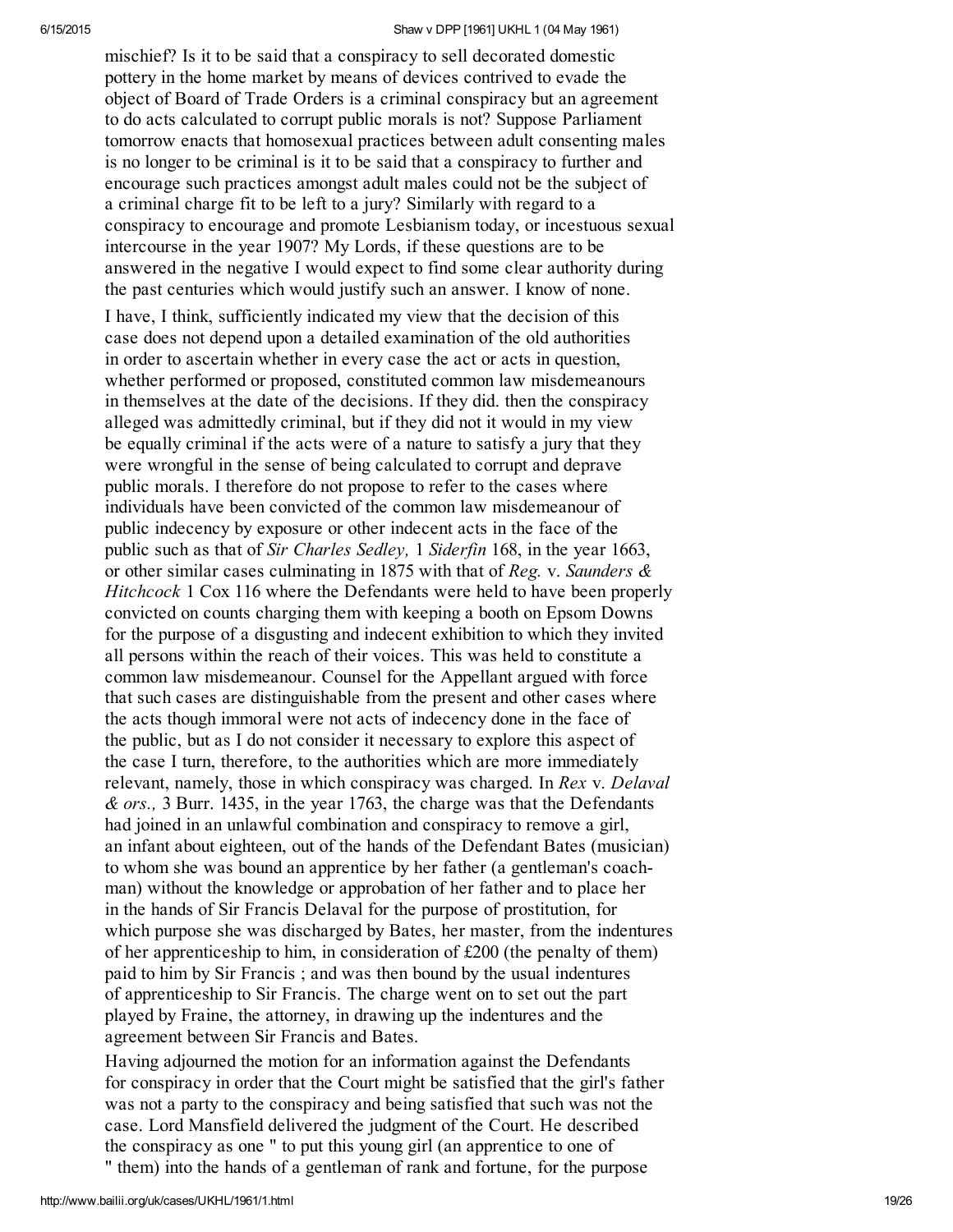" of prostitution ; contrary to decency and morality, and without the know

" ledge or approbation of her father ; who prosecutes them for it, and has

"now cleared himself of all imputation, and appears to be an innocent

" and an injured man."

" Thus she has been played over, by Bates, into his hands, for this purpose.

" No man can avoid seeing all this ; let him wink ever so much.

16

" I remember a cause in the Court of Chancery, wherein it appeared. " that a man had formally assigned his wife over to another man: and Lord " Hardwicke directed a prosecution for that transaction, as being notoriously " and grossly against public decency and good manners. And so is the " present case. " It is true that many offences of the incontinent kind fall properly under " the jurisdiction of the Ecclesiastical Court, and are appropriated to it " But, if you except those appropriated cases, this Court is the custos

" morum of the people, and has the superintendency of offences contra

" bonos mores: and upon this ground, both Sir Charles Sedley and Curl,

" who had been guilty of offences against good manners, were prosecuted " here.

" However, besides this, there is, in the present case, a conspiracy and

" confederacy amongst the defendants: which are clearly and indisputably

" within the proper jurisdiction of this Court." (The italics are mine.)

My Lords, some writers have been at pains to point out grounds upon which this case might have been decided, but I suggest it is not necessary or even permissible to go outside the expressed reasons of Lord Mansfield. Furthermore, it is to be observed that at that date not only was there no crime of abduction of a girl over sixteen, not being an heiress (see Holdsworth, Vol. 4, pages 504 and 515), but the girl's master was willing and she was not in the custody of her father. There is no such tort as seduction in the absence of loss of services which was not and could not have been alleged, and there is no mention of breach of contract anywhere in the case.

It is clear and compelling authority in support of the existence of the crime of conspiracy to corrupt the morals of an individual and a fortiori of the public. In Reg. v. Means and Chalk (1851) 4 Cox 425 the indictment contained three counts. The third count alleged that the accused " did between them " selves conspire, combine, confederate, and agree together wickedly, know " ingly, and designedly to procure by false pretences, false representations. " and other fraudulent means, the said Johanna Carroll, then being a poor " child under the age of twenty-one years, to wit the age of fifteen years, to " have illicit carnal connexion with a man, to wit, a certain man whose " name is to the jurors aforesaid unknown, contrary to the form of the statute " in such case made and provided, and against the peace of Our Lady the " Queen, her Crown and dignity." Chief Justice Jarvis, in giving judgment at page 427, said : " It is unneces

" sary to discuss the first and second counts, and upon them we give no

" opinion, because we all think that the third is a good count; the court

" being clearly of opinion that a conspiracy to solicit prostitution, being

" against good morals and public decency, is, independently of the statute,

" an indictable offence." (Italics are mine.) Reg. v. Howell and Bentley

(1864) 4 F. & F. 160 was a case of conspiracy to solicit, persuade and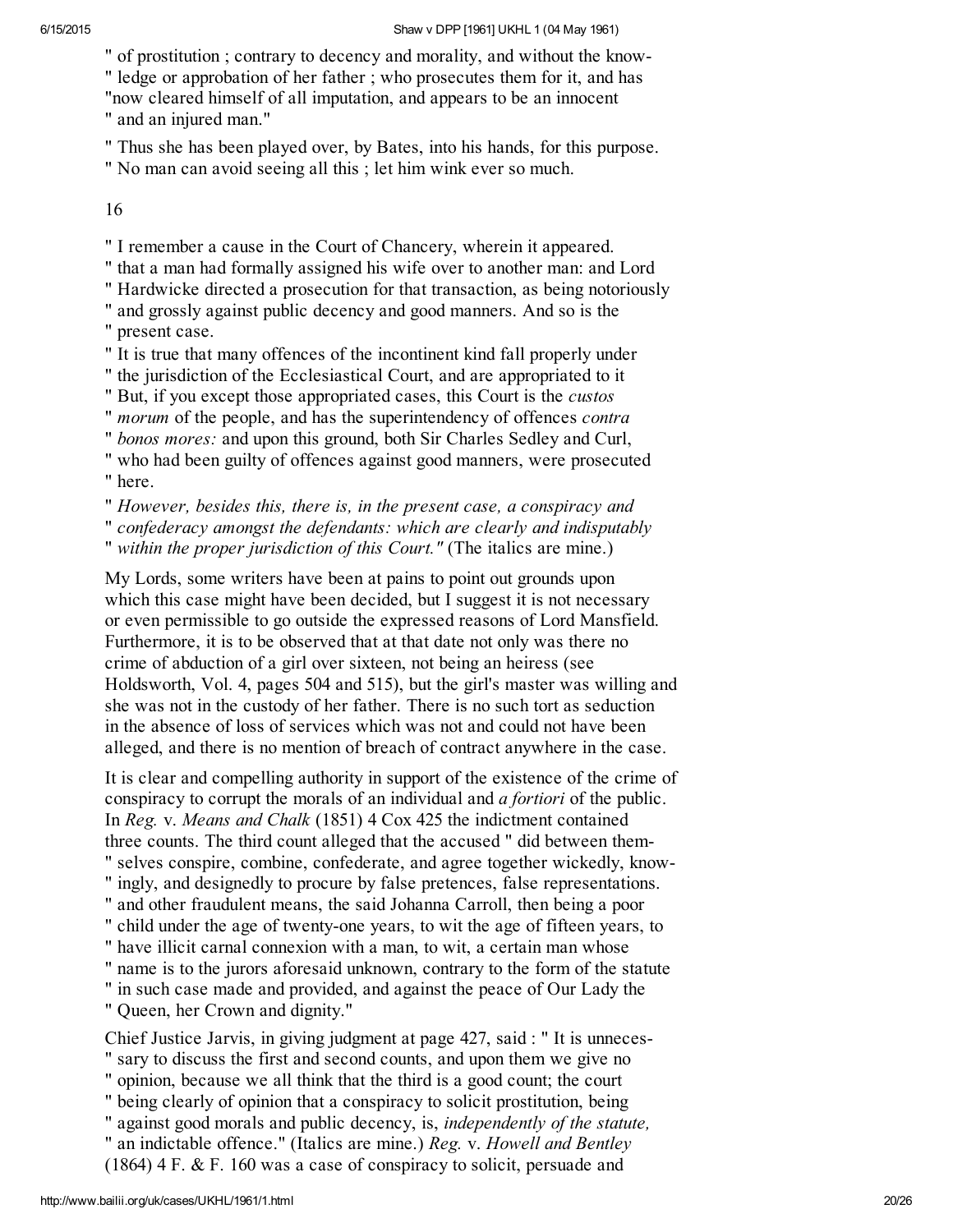procure an unmarried girl of the age of seventeen to become a common prostitute. A count so framed was upheld. Bramwell, B., said: " I believe " that it is not an offence at common law for a woman to be a common " prostitute. But, in my opinion, that is not the criterion. There are many " unlawful things which are not the subject of criminal proceedings of any " kind. ... We have all the necessary ingredients of the offence of con " spiracy." In Rex. v. Britt, Carre, Berg & ors. (1927) 20 Grim. App. Reps. 38 the second count in the indictment charged the above-named and three others with conspiracy to corrupt public morals and the particulars thereof were that they on divers days therein stated " conspired together and " with other persons unknown to debauch and corrupt the minds and morals " of such persons as should be induced or permitted to come to certain " premises being the basement flat No. 25 Fitzroy Square in the said county " and there remain tippling whoring and behaving in an obscene and dis " orderly manner." Berg pleaded not guilty to both counts. He was found not guilty on count 1 which charged him with aiding and abetting Britt and Carre in keeping a disorderly house, but guilty on count 2. The Court of

### 17

Criminal Appeal in the present case were in error in saying that all the accused named in that count pleaded guilty. Inspection of the original indictment shows that Berg in fact pleaded not guilty to both counts. The report of the hearing before the Court of Criminal Appeal is not very satisfactory, but as Berg had been acquitted on count 1 he must have been appealing against his conviction on count 2, and this is confirmed by the argument of his Counsel (Mr. Byrne) at page 40. The original indictment shows that the report is inaccurate in its description of the conspiracy count. The words " disorderly house " do not in fact appear in count 2 but only in count 1. All the appeals were dismissed by a court presided over by Avory, J., who stated that the gist of the indictment was that the accused were lewd and immoral persons assembled for the purpose of unnatural practices.

Finally, in 1960 there was the unreported case of Reg. v. Dale & ors. in which the accused were convicted at the Central Criminal Court on a count in an indictment charging a conspiracy to corrupt and debauch such persons as should resort to a certain disorderly house therein named.

It was further contended for the Appellant that in any event the particulars in the indictment and the evidence adduced in support thereof were insufficient to support a conviction for conspiring to corrupt public morals. It was said that neither fornication nor prostitution are illegal and that in any event there is no precedent for holding that such conduct tends to corrupt and deprave adult males.

My Lords, I think that these were matters for the decision of the jury and that the learned Judge was right in ruling that there was a case to be left to them. There was material in this case to support the view that some of the advertisements in the magazines indicated that the advertisers were willing to take part in acts of sexual perversion. This element was, I think, conclusive against the Appellant's submission, but I am not to be taken as expressing the view that in the absence of this feature the case should have been withdrawn from the jury who must be the final arbiters in such matters, as they are on the question of obscenity. They alone can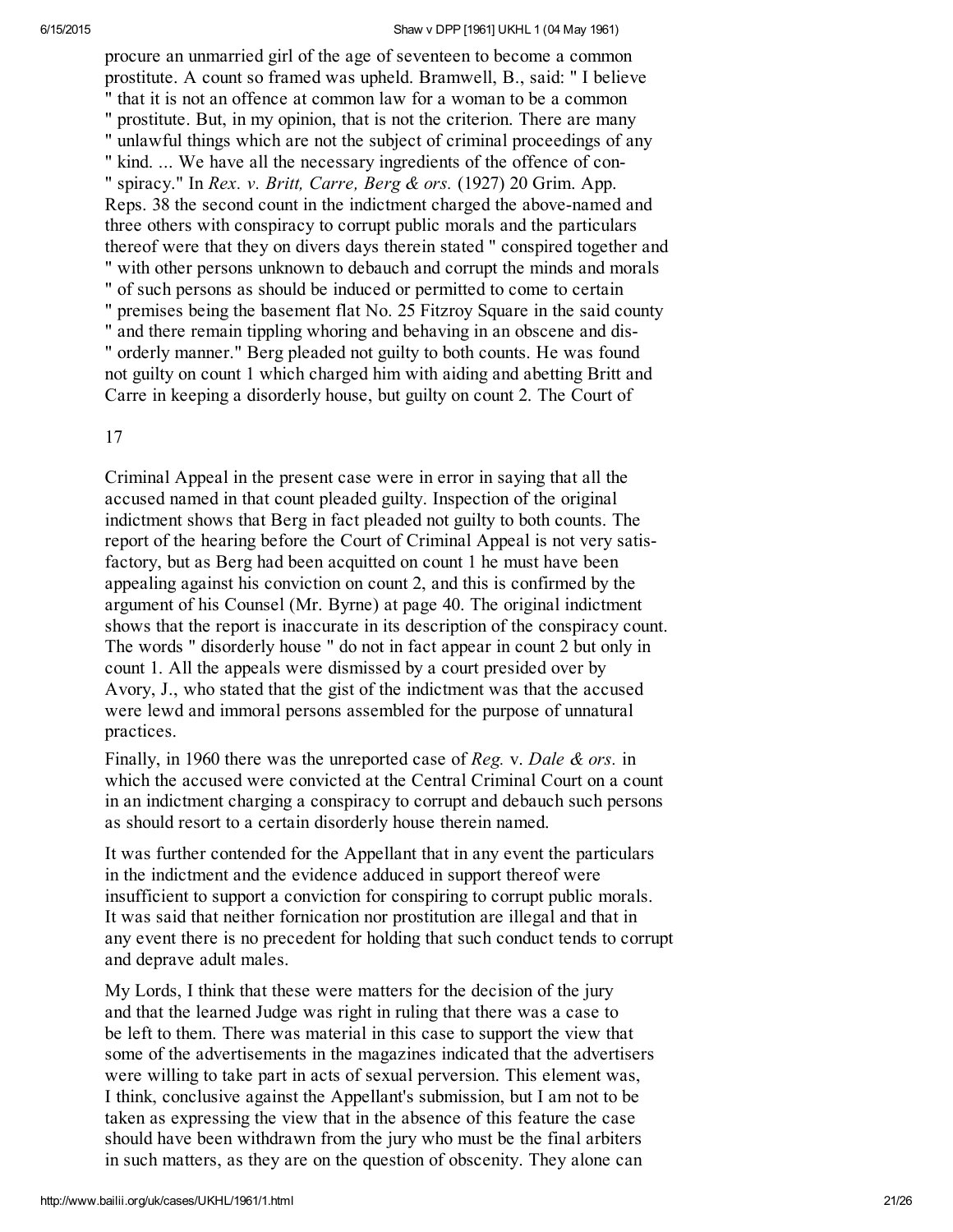adequately reflect the changing public view on such matters through the centuries. As regards lack of precedent, apart from the recent cases of Britt & ors. in 1927 and Dale & ors. in 1960, I would remind your Lordships of the words of Parke, J. in Mirehouse v. Rennell (1 Cl. & Fin. 527) at page 546: " The case, therefore, is in some sense new, as many others are " which continually occur ; but we have no right to consider it, because " it is new, as one for which the law has not provided at all; and because " it has not yet been decided, to decide it for ourselves, according to our " own judgment of what is just and expedient. Our common-law system " consists in the applying to new combinations of circumstances those rules " of law which we derive from legal principles and judicial precedents; and " for the sake of attaining uniformity, consistency and certainty, we must " apply those rules, where they are not plainly unreasonable and incon " venient, to all cases which arise; and we are not at liberty to reject " them, and to abandon all analogy to them, in those to which they have " not yet been judicially applied, because we think that the rules are not " as convenient and reasonable as we ourselves could have devised. It " appears to me to be of great importance to keep this principle of decision " steadily in view not merely for the determination of the particular case, " but for the interests of law as a science."

My Lords, the Solicitor-General supported the conviction and the judgment of the Court of Criminal Appeal on count 1 of the present indictment on two alternative grounds, (1) that conduct calculated and intended to corrupt public morals is indictable as a substantive offence and consequently a conspiracy to this end is indictable as a conspiracy to commit a criminal offence, alternatively (2) a conspiracy to corrupt morals is indictable as a conspiracy to commit a wrongful act which is calculated to cause public injury.

18

The Court of Criminal Appeal dismissed the appeal on the ground that the case fell well within the first of these propositions. I have, I hope, sufficiently indicated that I prefer to base my decision on the second, but in so saying I must not be taken as rejecting the first.

A further submission by the Appellant must now be mentioned. It was argued that in any event count 1 offended against the provisions of section 2 (4) of the Obscene Publications Act, 1959, which reads :

" 2.—(4) A person publishing an article shall not be proceeded

" against for an offence at common law consisting of the publication o!

" any matter contained or embodied in the article where it is of the

" essence of the offence that the matter is obscene."

My Lords, I agree with the judgment of the Court of Criminal Appeal that the short answer to this argument is that the offence at common law alleged, namely, conspiracy to corrupt public morals, did not " consist of " the publication " of the magazines, it consisted of an agreement to corrupt public morals by means of the magazines which might never have been published.

Finally it was said that the learned Judge did not sufficiently direct the jury as to the meaning of the words "debauch and corrupt" in count 1, and one passage in particular in his charge to the jury was subjected to criticism in which he said: " Well. Members of the Jury, no doubt you will " take the view that whatever else you may have to decide in this case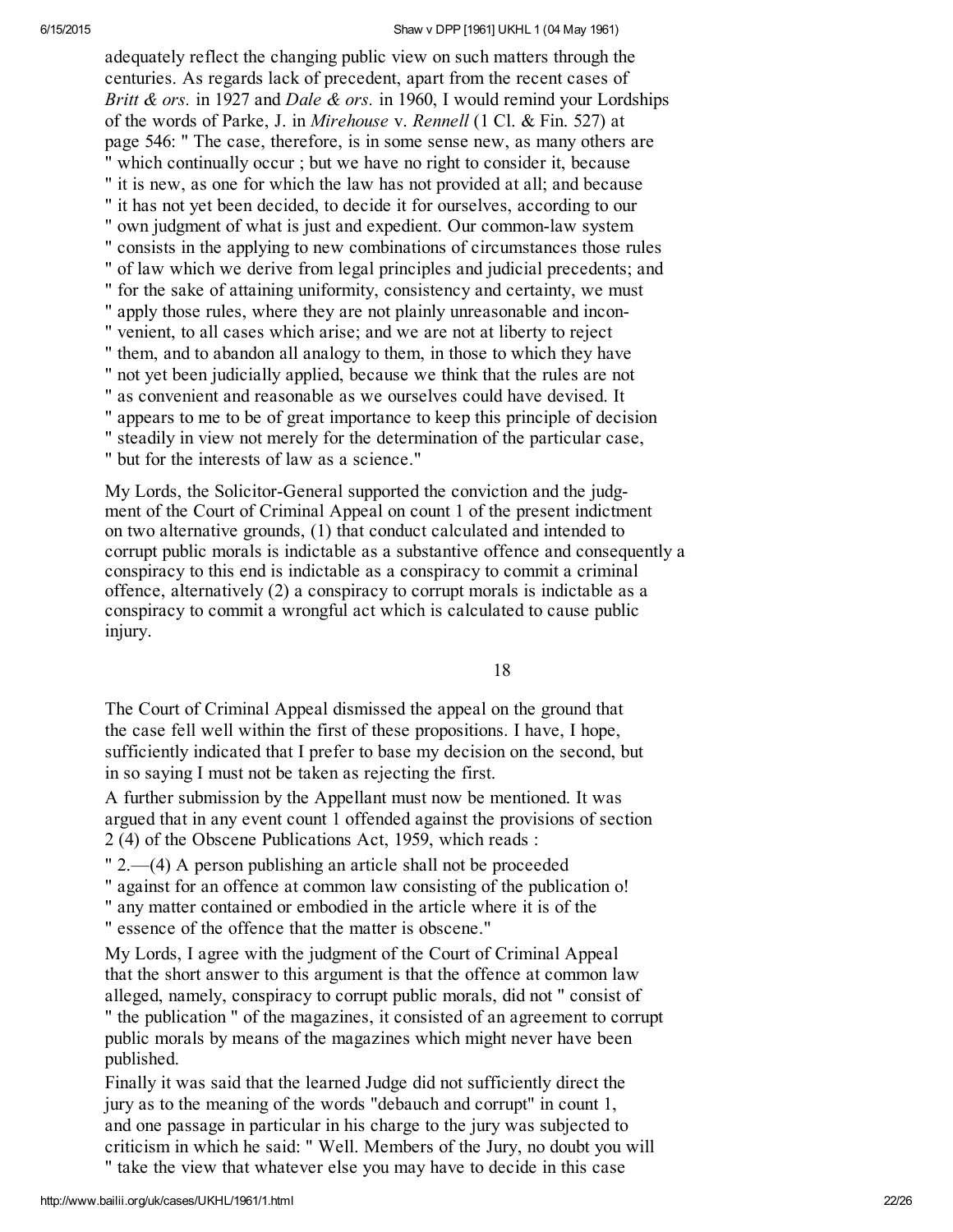- " it is quite unnecessary for you to decide the merits or demerits of extra
- " marital intercourse. And, really, the meaning of debauched and corrupt " is again, just as the meaning of the word induce is, essentially a matter
- " for you. After all the arguments, I wonder really whether it means in
- " this case and in this context much more than lead astray morally. You
- " will have to consider it in your own minds, and, as I say, you must
- " put your own interpretation on the meaning of the words." The words

" lead astray morally " were objected to and were said to amount to a misdirection. In this and other passages later in his judgment he makes it clear that it is for the jury to construe and apply these words to the facts proved in evidence and reach their own decision, and neither in the passage cited nor in the judgment as a whole can I find anything that amounts to misdirection.

For these reasons I am of opinion that the appeal with regard to the conviction on count 1 also fails.

## Lord Morris of Borth-y-Gest

My lords,

I have had the privilege of reading in advance the speeches which have been delivered by my noble and learned friend on the Woolsack and by my noble and learned friend, Lord Tucker, and I am in agreement with them.

The Appellant was convicted not only on the two counts which are before your Lordships but also on a third count, which was one of publishing an obscene article contrary to section 2 of the Obscene Publications Act, 1959. The article in question consisted of one issue of the Ladies Directory. Before they could convict of that charge the jury had to be satisfied that the Appellant published the article and that it was obscene. It is provided by the Act that for the purposes of the Act an article is deemed to be obscene if its effect taken as a whole is such as to tend to deprave and corrupt persons who are likely, having regard to all relevant circumstances, to read, see or hear the matter contained or embodied in it. The jury must have Been satisfied that the effect of the article was to tend to deprave and corrupt those who were likely to read or see if. While I concur with your Lordships in thinking that the provision

19

contained in section 2, subsection (4). of the Act did not debar the prosecution from presenting and passing the charge contained in Count 1, I have wondered whether they might not in this particular case have been content to put matters to the test by reference only to the other counts. It was the Appellant who conceived and carried out the plan of producing the publications in question. He did so for his own gain. The conspiracy features of his conduct added little in this case to the real gravity of his actions.

I join, however, with those of your Lordships who affirm that the law is not impotent to convict those who conspire to corrupt public morals. The declaration of Lord Mansfield (see *Jones v. Randall*, 1774, Lofft. 383)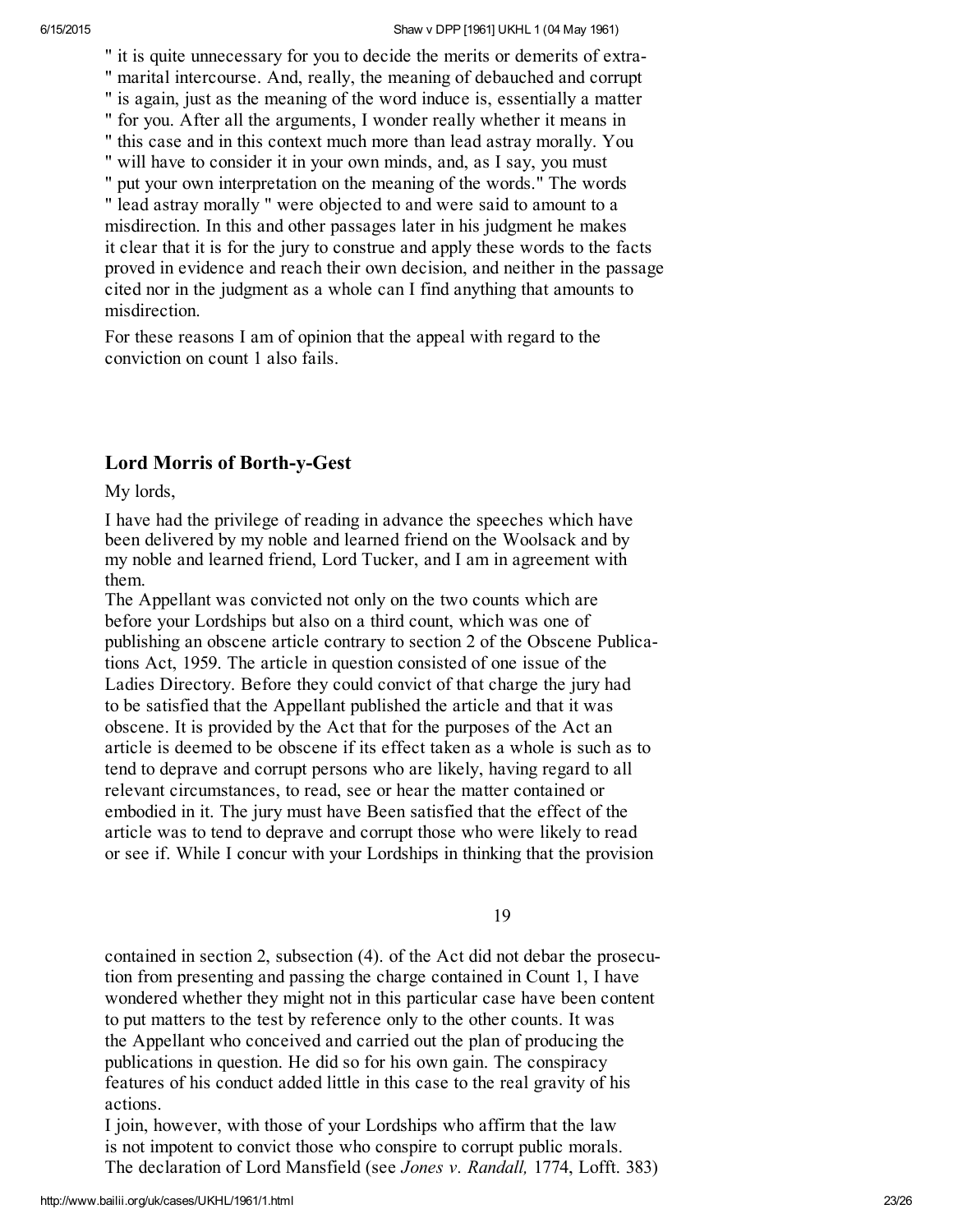that " whatever is contrary, bonos mores est decorum, the principles of " our law prohibit, and the King's Court, as the general censor and guardian " of the public manners, is bound to restrain and punish ", is echoed and finds modern expression in Kenny's Outlines of Criminal Law (17th Edn.) in the statement that agreements by two or more persons may be criminal if they are agreements to do acts which are outrageously immoral or else are in some way extremely injurious to the public. There are certain manifestations of conduct which are an affront to and an attack upon recognised public standards of morals and decency and which all welldisposed persons would stigmatise and condemn as deserving of punishment. The cases afford examples of the conduct of individuals which has been punished because it outraged public decency or because its tendency was to corrupt the public morals.

it is said that there is a measure of vagueness in a charge of conspiracy to corrupt public morals and also that there might be peril of the launching of prosecutions in order to suppress unpopular or unorthodox views. My Lords, I entertain no anxiety on those lines. Even if accepted public standards may to some extent vary from generation to generation, current standards are in the keeping of juries who can be trusted to maintain the corporate good sense of the community and to discern attacks upon values that must be preserved. If there were prosecutions which were not genuinely and fairly warranted juries would be quick to perceive this. There could be no conviction unless twelve jurors were unanimous in thinking that the accused person or persons had combined to do acts which were calculated to corrupt public morals. My Lords, as time proceeds our criminal law is more and more being codified. Though it may be that the occasions for presenting a charge such as that in Count 1 will be infrequent, I concur in the view that such a charge is contained within the armour of the law and that the jury were in the present case fully entitled to decide the case as they did.

I would dismiss the appeal.

### Lord Hodson

my lords,

I am in full agreement with the speeches which have been delivered by my noble and learned friend on the Woolsack and by my noble and learned friend, Lord Tucker, and wish only to add a few sentences on the first count.

I am wholly satisfied that there is a common law misdemeanour of conspiracy to corrupt public morals. The judicial precedents which have been cited show conclusively to my mind that the Courts have never abandoned their function as custodes morum by surrendering to the Legislature the right and duty to apply established principles to new combinations of circumstances. The words of Parke. J. in Mirehouse v. Rennell (1 Cl. & Fin. 527) at page 546 read by my noble and learned friend, Lord Tucker, are not out-dated and in my opinion are applicable to this case. I would stress that in applying the law to the facts which now fall for consideration I do not rest upon the narrow ground that here was a conspiracy to issue a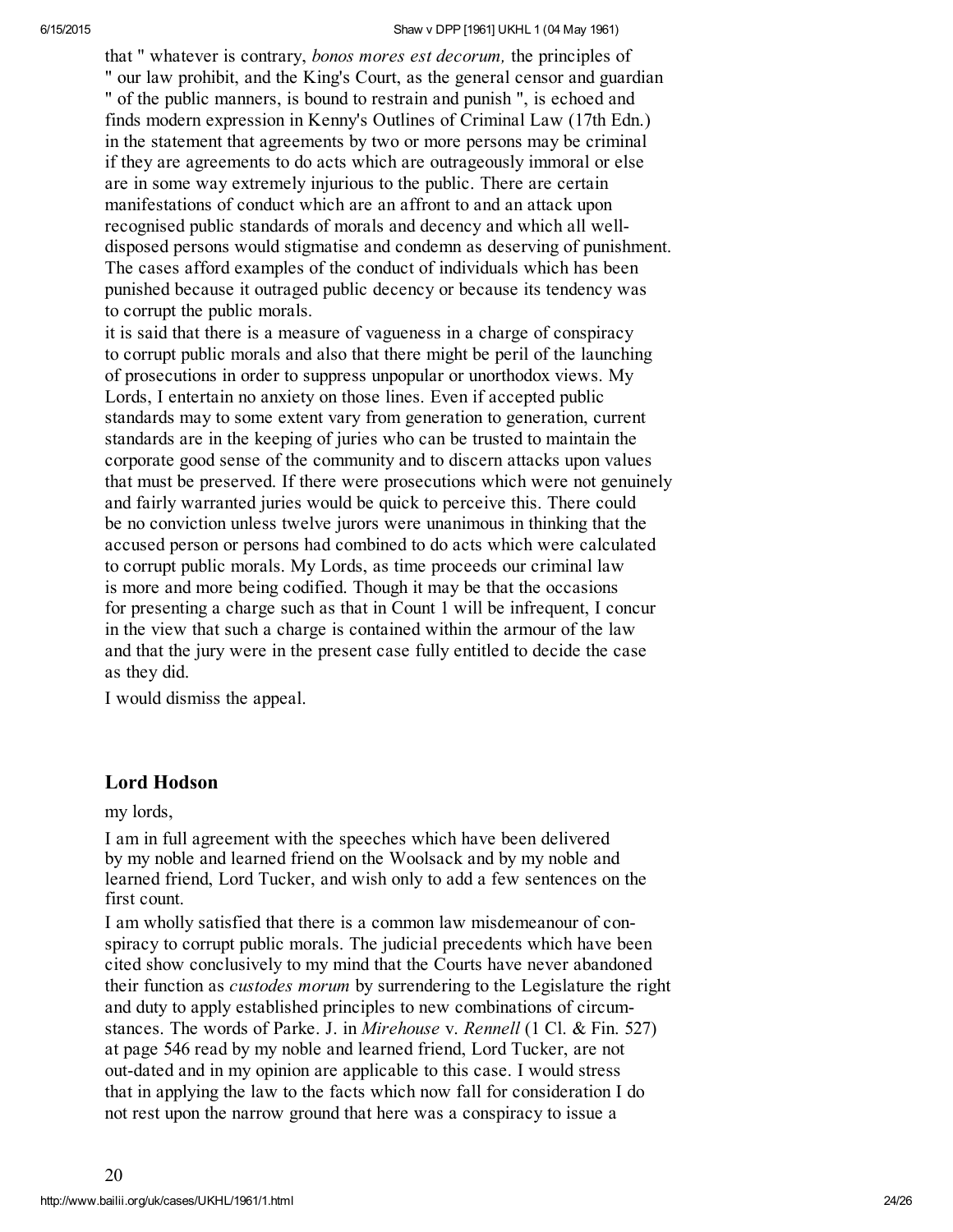public invitation to indulge in sexual perversion which so outrages public decency as to constitute a punishable offence. It is unnecessary to dwell upon the details of the publications which your Lordships have been obliged to look at. It is sufficient to say that although there are descriptions of sexual eccentricities which to persons of normal instincts may be fairly described as perverted, these eccentricities add nothing to the substance of the charge of conspiracy to corrupt public morals. They amount in the main to the use of theatrical trappings usually associated with prostitution and irregular sexual intercourse but are in themselves neither more nor less unlawful than prostitution itself.

I will not add to what has already been said about the word " unlawful ", agreeing as I do that it has not to be narrowly construed as connoting the commission of a criminal offence.

It has been contended before your Lordships that these advertisements ought to be treated as if they tended only to corrupt the morals of men and should be treated on a different footing from advertisements which would tend to corrupt the morals of women, since the law has shown anxiety to protect women from predatory males who have conspired to debauch them whereas there is no instance of any anxiety in the converse direction. Even if there is any validity in this distinction, which in these days when much is heard of the equality of the sexes I am not disposed to admit, it has no application to the present case. The advertisements no doubt are primarily directed to male persons but are not so limited. They were exposed for sale and available to both sexes. They are, as a cursory examination reveals, designed to glamorise prostitution and to show by the prices charged to prostitutes for advertising their wares the profits likely to be realised from engaging in their occupation. In the ordinary use of language it seems to me to be plain that the publication of these advertisements to both sexes may properly be held by a jury to tend to corrupt public morals.

That prostitution is not a punishable offence does not involve, as I have already indicated, that it is regarded as a lawful activity. If it were lawful such a case as *Pearce v. Brooks*, L.R. 1 Ex. 213, must have been differently decided. Even if Christianity be not part of the law of England, yet the common law has its roots in Christianity and has always regarded the institution of marriage as worthy to be supported as an essential part of the structure of the society to which we belong. I do not see any reason why a conspiracy to encourage fornication and adultery should be regarded as outside the ambit of a conspiracy to corrupt public morals. It is suggested, as I understand it, that this throws the net too wide and in some way it is desirable to show a tenderness towards prostitution as a recognised and necessary evil. I do not accept this approach.

Since a criminal indictment is followed by the verdict of a jury it is true that the function of custos morum is in criminal cases ultimately performed by the jury by whom on a proper direction each case will be decided. This, I think, is consonant with the course of the development of our law. One may take, as an example, the case of negligence where the standard of care of the reasonable man is regarded as fit to be determined by the jury. In the field of public morals it will thus be the morality of the man in the jury box that will determine the fate of the accused, but this should hardly disturb the equanimity of anyone brought up in the traditions of our common law. I would dismiss the appeal.